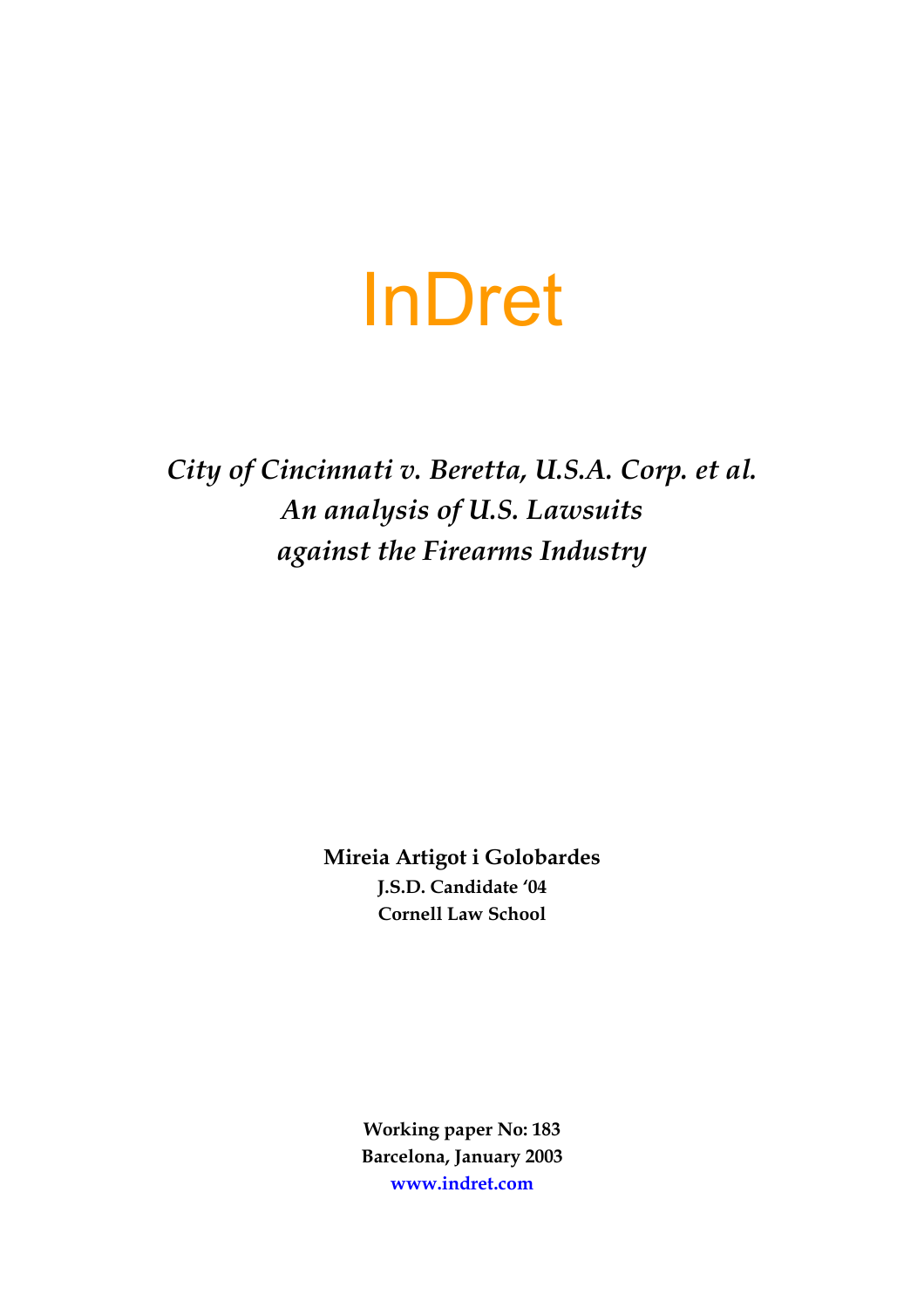*Index* 

**[1. Introduction](#page-2-0) [2. A Brief History of Firearm Litigation](#page-9-0)**

**[2.1. Products Liability](#page-5-0)**

**[2.2. Negligence](#page-9-0)**

**[2.3. Public Nuisance](#page-11-0)**

**[3. Cincinnati v. Beretta U.S.A](#page-14-0)**

*3.1.* **[The Facts](#page-15-0)** 

**[3.2. The Theories of Recovery the Court's Analyses and Holdings -](#page-16-0)  [Including the dissents](#page-16-0)**

**[a\) Ohio Supreme Court decision](#page-16-0)**

**[b\) Dissenting opinions](#page-22-0)**

**[4. Critique of Public Nuisance Suits Against Firearm Manufacturers](#page-24-0)** 

**[4.1. The Strict Liability v. Negligence Debate](#page-24-0)** 

**[4.2. Is the Doctrine Correctly Applied?](#page-26-0)** 

**[4.3. Even if Literally Applicable, Is the Doctrine Appropriately Applied?](#page-28-0)**

**[4.4. Is Public Nuisance Just a Way to Avoid the Pitfalls of Products](#page-30-0)  [Liability and Negligence Law?](#page-30-0)** 

**[5. Conclusion](#page-31-0)**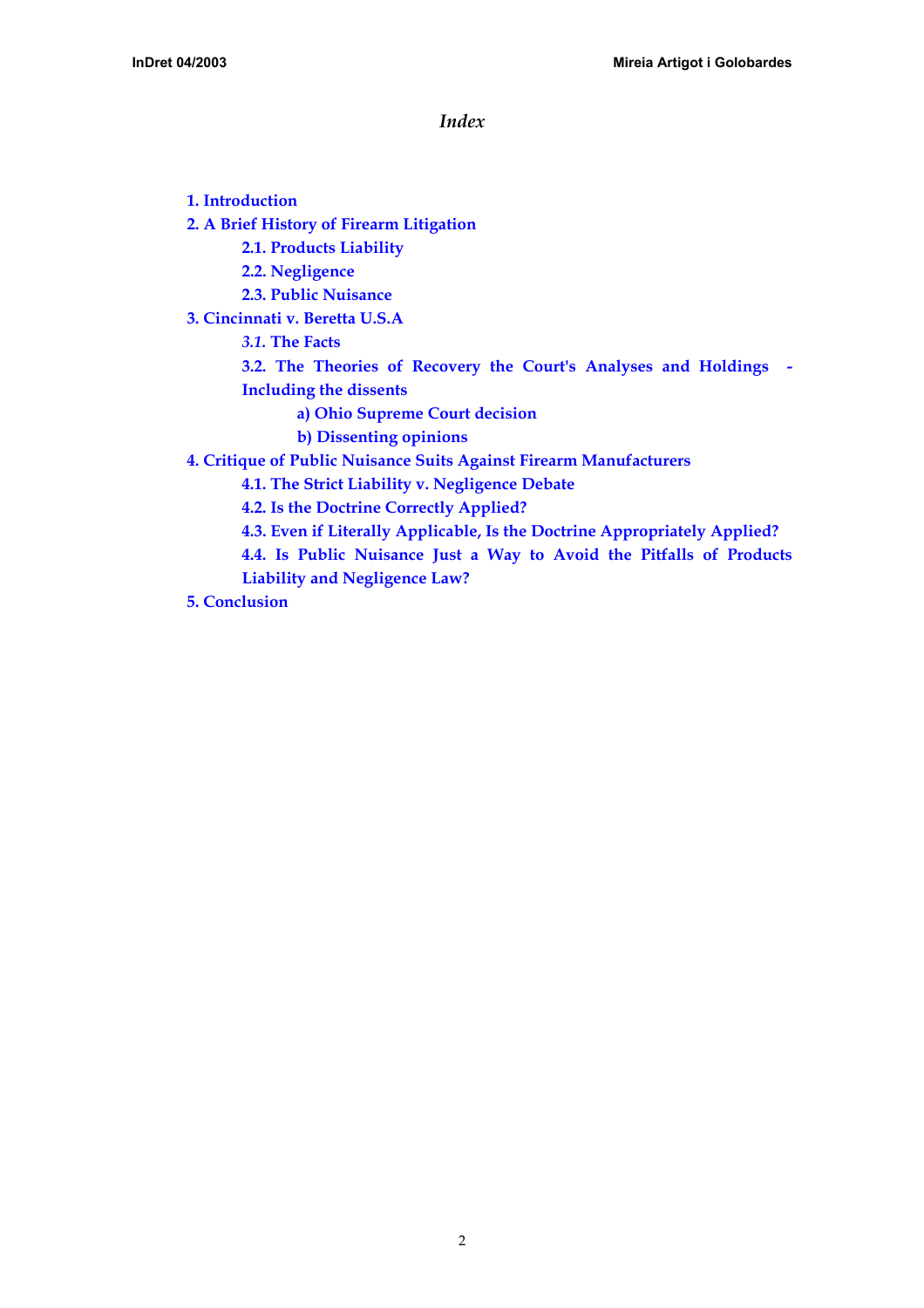## <span id="page-2-0"></span>*1. Introduction*

Two major features have differentiated the American society<sup>1</sup> of the last thirty years from other western societies: gun violence<sup>2</sup> and litigiousness<sup>3</sup>. The Congress of the United States of America is one of the few legislatures of the world that has authorized the possession of fire arms by private citizens. Therefore, fire arms participate in the American product market as a regular product.

Even though people purchase guns for hunting or for practicing sports where guns are used, very often the purchase of guns is driven by fear. There is an interconnection between the crime market and the perceived need for self-defense and home protectio[n4.](#page-2-4) However, it is difficult to determine whether the possession of fire arms promote people's violence and as a consequence the crime rate raises or instead, people's violence and a high crime rate is what generates the need to possess of fire arms by individuals. Whatever the case would be, though, the crime rate<sup>5</sup> in the United States is significantly high and a concern for American policy makers.

On the other side, American society has a high level of litigiousness. The structure of the American legal system with jury trials and the use of punitive damages, the role of lawyers within the common law system and their compensation scheme through contingency fees are some reasons that explain why the level of litigiousness in the United States is higher than, for example, in Europe.

Since the last ten years, private citizens began to bring suits against manufacturers and distributors involved in the gun industry. These suits have generally been dismissed in favor of the defendants because courts held that the claims did not state a cause of action under either products liability theories, negligent marketing or public nuisance doctrine. However, the legal action reached a turning point in October 1998 when New Orleans became the first municipality to file a suit against the gun industry.<sup>6</sup> Since then, twentynine cities have sued manufacturers, distributors or other participants of the gun industry[.7](#page-2-7)

<http://www.ojp.usdoj.gov/bjs/glance/guncrime.htm>

<span id="page-2-1"></span> <sup>1</sup> James Dao, *Under Legal Siege, Gun Maker Agrees to Accept Curbs*, N.Y. Times, March 18, 2000; Michael Janofsky, *Pressured by Suits, Gun Makers Turn to Political Effort*, N.Y. Times, Jan. 19 2000; Bill Miller, *District Suing the Gun Industry: damages sought for city's carnage*, Wash. Post, Jan 21, 2000, *Philadelphia Sues 14 Makers of Guns*, N.Y.Times , Apr. 12 2000 .

<span id="page-2-2"></span><sup>2</sup> For statistical information see [www.firearmslitigation.org,](http://www.firearmslitigation.org/) [www.fbi.gov,](http://www.fbi.gov/) [http://www.ojp.usdoj.gov/bjs/glance/tables/guncrimetab.htm;](http://www.ojp.usdoj.gov/bjs/glance/tables/guncrimetab.htm)

<span id="page-2-3"></span><sup>3</sup> For more information see http://www.c[ensus.gov/prod/2002pubs/01statab/law.pdf](http://www.census.gov/prod/2002pubs/01statab/law.pdf)

<span id="page-2-4"></span><sup>4</sup> David Kairys, *The Origin and Development of the Governmental Handgun Cases*, 32 Conn. L. Rev. 1163, 1168 (2000).

<span id="page-2-5"></span><sup>5</sup> See F.B.I. Crime Report in <http://www.fbi.gov/pressrel/pressrel03/12month2002.htm>

<span id="page-2-6"></span><sup>6</sup> *See* Morial v. Smith & Wesson Corp., No. 98–18578, 2000 WL 248364 (La. Civ. D. Ct. Feb. 28, 2000) (filed Oct. 30, 1998).

<span id="page-2-7"></span><sup>7</sup> *See* Firearms Litigation Clearinghouse, Firearms Litigation: Current Cases, *at* http://[www.firearmslitigation.org](http://www.firearmslitigation.org/).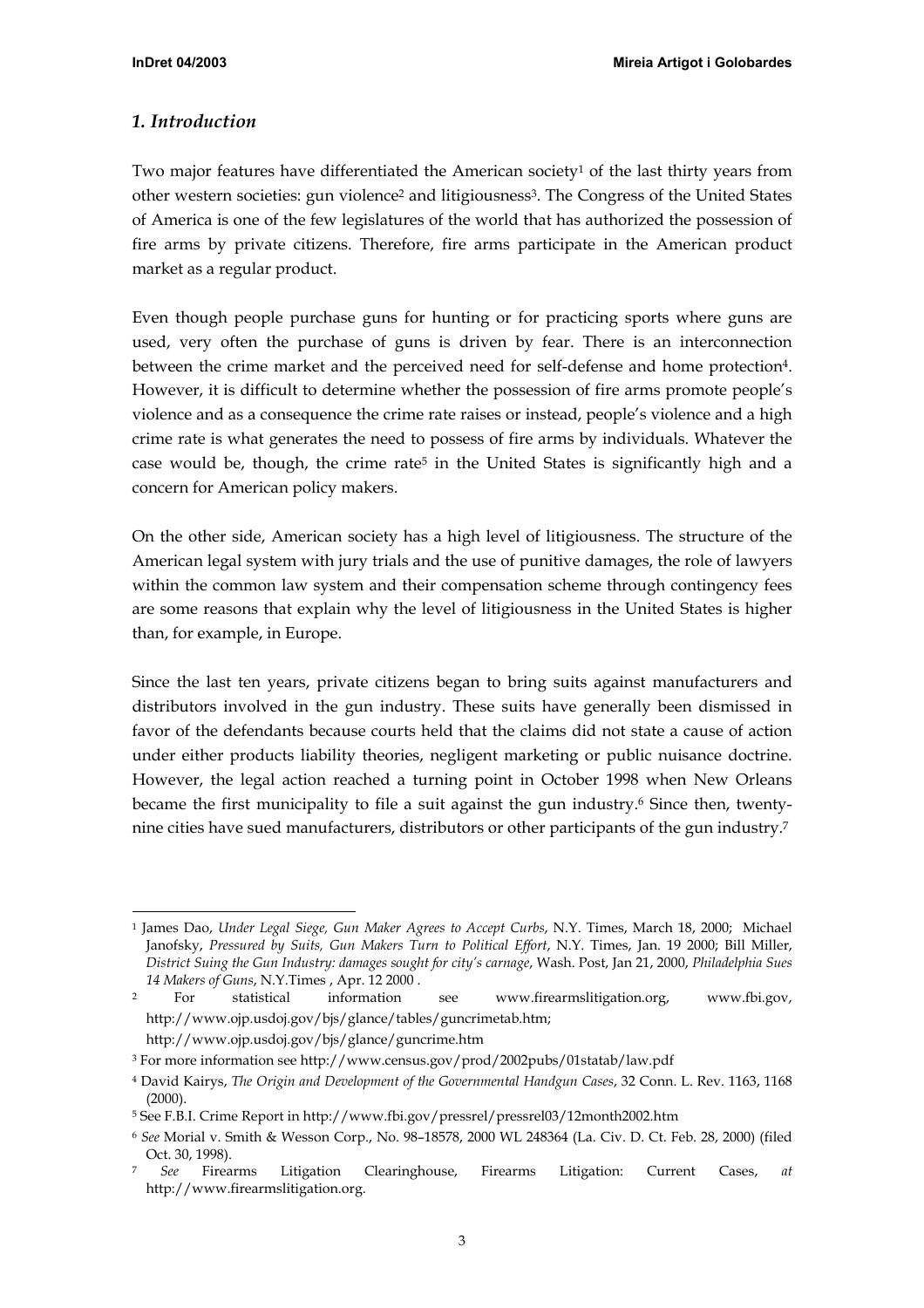<span id="page-3-6"></span>While the New Orleans case was ultimately unsuccessful, $8$  Smith & Wesson felt so threatened by many of these suits that it settled with fifteen of the U.S. municipalities involved. As part of the settlement, Smith & Wesson accepted restrictions on the way it makes, sells and distributes guns each year. However, this agreement was widely criticized by the industry and opened a new avenue for regulating the firearms industry without legislative action.

This paper analyzes the litigation against the firearm industry. The starting point will be one of the ongoing suits brought by a municipality: *City of Cincinnati v. U.S.A. Beretta Corp*[.9](#page-3-1) In this case, the City of Cincinnati sued almost all the participants in the gun industry  $-16$ gun manufacturers and 3 trade associations. The Ohio Supreme Court recently held that the City of Cincinnati properly stated a cause of action on public nuisance, negligence, and products liability theories. In doing so, it reversed the state trial and appellate courts, and remanded the case for further proceedings.

Taking the opinion of the highest court of Ohio as a starting point, this paper studies the grounds on which litigation against the firearms industry is based, and asks whether such litigation is the solution to the gun violence in the United States. Municipalities are the ones who mainly bear the costs of the harm caused by firearms. However, gun control regulation is systematically blocked in the Congress because the likelihood a state will enact a law depends on different political variables<sup>10</sup> such as the percentage of its population that are members of the National Rifle Association, the percentage of votes received by the Republican presidential candidate in the state and the changes in the rates of violent and property crime, among other variables. Given this situation, municipalities tried to capture the public attention of their problem through these lawsuits.

As of June 2003, no U.S. court has awarded a remedy to the plaintiffs in this type of lawsuit<sup>11</sup>. Despite the favorable ruling of the Ohio Supreme Court, the City of Cincinnati ultimately dropped the case, do to mounting costs[.12](#page-3-4) However, the importance and special significance of *Cincinnati v. Beretta*[13](#page-3-5) is that the Ohio Supreme Court was the first on[e14](#page-3-6) that

<span id="page-3-0"></span> <sup>8</sup> *See* Morial v. Smith & Wesson Corp., 785 So.2d 1 (La. 2001) (dismissing the case based on Lousiana legislation that was enacted after filing).

<span id="page-3-1"></span><sup>9</sup> *See* City of Cincinnati v. Beretta U.S.A. Corp., 768 N.E.2d 1136 (Ohio 2002).

<span id="page-3-2"></span><sup>10</sup> John R. Lott and William M. Landes, *Multiple victim public shootings, bombings, and right-to –carry concealed handgun laws: contrasting private and public law enforcement*, John M. Olin Law & Economics Working Paper no. 73, 19 (1999).

<span id="page-3-3"></span><sup>11</sup>Since 1998, at least 33 municipalities, counties and states have sued gun makers, many supporting their claims on public nuisance doctrine, or considering that gun manufacturers marketed their product in an irresponsible way because weapons reached criminals more or less easily. However, none of the suits has resulted in a manufacturer or distributor paying any damages.

<span id="page-3-4"></span><sup>12</sup> *See* Reforming the Gun Industry: City of Cincinnati v. Beretta U.S.A. Corp. No. A9902369 (Court of Common Pleas, Hamilton County, Ohio), *at* 

http://www.gunlawsuits.org/docket/cities/cityview.asp?RecordNo=11.

<span id="page-3-5"></span><sup>13</sup> *Id.* 

<sup>14</sup> Recently, precisely when the U.S. Congress is considering granting unprecedented legal immunity to the gun industry in Ileto v. G lock, Inc. 2003 U.S. App. LEXIS 23659 (California 2003), the U.S. Court of Appeals for the 9th Circuit reinstated a case brought by the families of victims of a 1999 shooting at a Los Angeles Jewish Community Center and held that gun manufacturers could be held liable for letting weapons fall into the hands of the ones who should not have them. The plaintiffs in this case claimed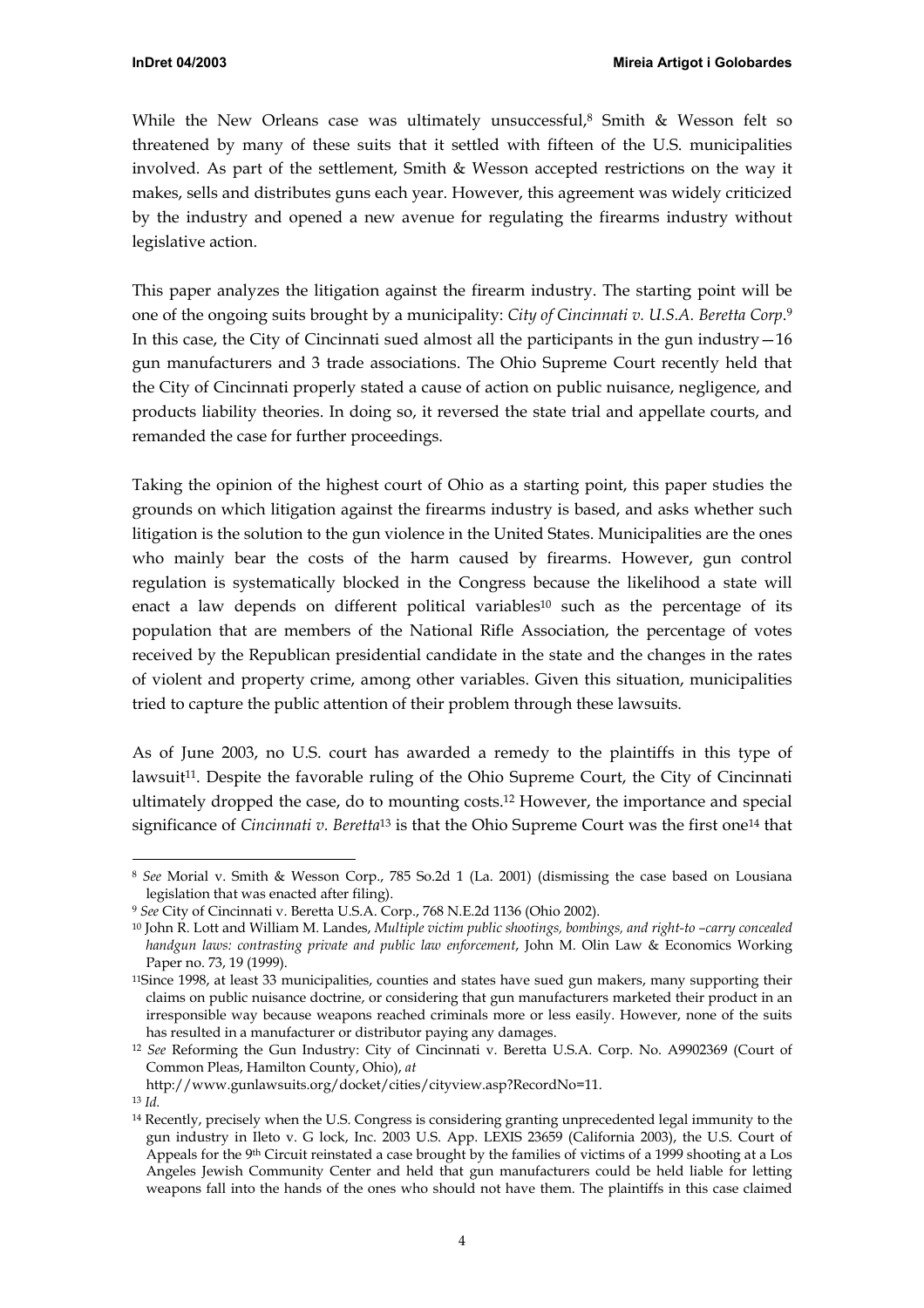-

made clear that the claim properly stated a cause of action under different tort doctrines alleged by the plaintiff of the case. However, this did not imply that they would judge for the plaintiff of the case.

Thus, even though the opinion of the Ohio Supreme Court does not yet indicate a change in the jurisprudence concerning suits brought by municipalities against the firearm industry, the arguments presented in its opinion in favor of considering that the plaintiffs properly stated their cause of action are already relevant and worth analyzing.

However, given the growing trend of using civil litigation to combat crime, $15$  it is also important to ask whether litigation against the firearm industr[y16](#page-4-1) is the solution to the gun violence problem in the United States. This paper concludes that litigation should not be the instrument used to solve the firearm-related crime rate in the United States for a number of reasons: first, the existing doctrine in products liability, negligence and public nuisance does not embrace these types of claims. Second, stretching and extending these legal categories does not seem like a good idea because it would be using improperly and discretionally the existing legal instruments. Finally, courts should not be regulating the firearms or any other industry through their decisions. To the extent that such regulation was considered socially necessary, it should be done by the legislative branch.

In sum, this paper stresses the need to differentiate between the decision of whether it is necessary to regulate a certain industry (like the firearm industry) and the decision of how this regulation should be accomplished. The problem presented by the litigation brought by municipalities against the firearms industry is that it confuses these two issues. These suits implicitly assume that because the firearms industry should be regulated and should bear the costs of the harm caused by their products, there must be a legal instrument by which the courts can accomplish this. Such a mechanism, however, as the regulation is now, does not exist, and consequently, the plaintiffs have had to use and to stretch the existing legal categories that are ill-suited for this task. Rather than having the courts create new legal institutions on their own, such legal categories should be created by the legislature after a public debate. Not following this process would both pervert the notion of a separation of powers and weaken the existing legal instruments and the strength and the legitimacy of the claims themselves.

that several weapon companies produced, distributed and sold more firearms than legal purchasers could buy and knowingly participated and facilitated an underground illegal gun market. Judge Richard Paez, who wrote the opinion of the court, held that:

<sup>&</sup>quot;Because the plaintiffs have stated a cognizable claim under California tort law for negligence and public nuisance against the manufacturers and distributor of the guns used in the shootings, we reverse the district court's dismissal against the plaintiffs"

<span id="page-4-0"></span><sup>15</sup> *See Developments in the Law – The paths of Civil Litgation II. The use of the Public Nuisance Tort Against the Handgun Industry*, 113 Harv. L. Rev. 1759, 1759 (2000).

<span id="page-4-1"></span><sup>16</sup> For further information about the litigation against the gun industry, see [http:/www.vpc.org/litigate.htm](http://www.vpc.org/litigate.htm)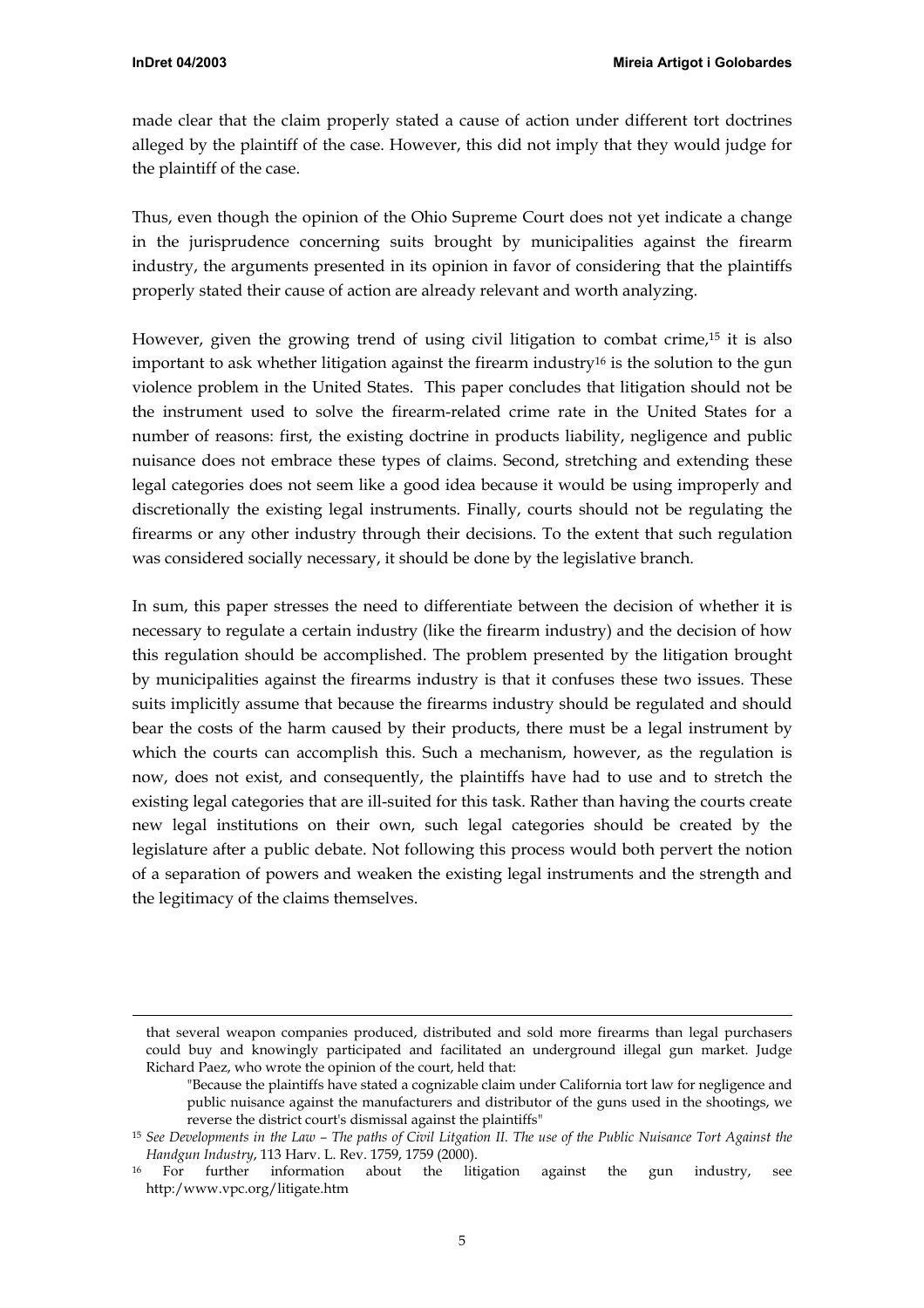## <span id="page-5-0"></span>*2. A Brief History of Firearm Litigation*

#### **2.1. Products Liability**

The first suits against gun manufacturers were brought as product liability claims[.17](#page-5-1) Products liability does not impose liability for dangerous products as such. Instead, it imposes liability only for the harm caused by the products that are deemed to be defective.[18](#page-5-2) Thus, lawsuits by or on behalf of individuals who have been shot by guns were unsuccessful except when the gun was shown to be defective[.19](#page-5-3) However, the major problem in this type of lawsuit has been that according to products liability theories, guns were not, by their very nature, considered defective products, and therefore this type of claim was generally dismissed in favor of gun manufacturers.

The *Restatement (Third) of Torts: Products Liability*[20](#page-5-4) distinguishes between three different types of defects: manufacturing defects, $21$  design defects $22$  and defects based on inadequate instructions or warnings[.23](#page-5-7) These defect categories apply even when the product is egregiously dangerous or potentially very harmful, as firearms are. Some courts have accepted the inherent danger of a product as a basis to hold the product defective but a clear majority of courts that have faced the issue have refused to so hold, and have relied instead on the existence of a defect.

When a defective product has caused harm to a user or a consumer, the Restatement imposes liability on manufacturers in order to make them internalize the real cost of the harm caused by the defective product they put in the market.

<span id="page-5-5"></span><sup>21</sup> *See* RESTATEMENT (THIRD) § 2A.

<span id="page-5-1"></span> <sup>17</sup> In several states there was common products liability law that later was collected in a text and passed as a products liability statute. An important problem presented by the coexistence between a products liability statute and court-made products liability law is to determine whether the statute preempts the courts' opinions. However, this question is beyond the scope of this paper.

<span id="page-5-2"></span><sup>18</sup> *See* Gary T. Schwartz, *Tort issues in light of the Cigarette Litigation: Cigarette Litigation's Offspring: Assessing Tort Issues Related to Guns, Alcohol & Other Controversial Products in light of the Tobacco Wars*, 27 Pepp. L.Rev. 751, 752 (2000).

<span id="page-5-3"></span><sup>19</sup> *See* David Kairys, *Legal Claims Of Cities Against The Manufacturers Of Handguns*, 71 Temple L.Rev. 1, 12 (1998).

<span id="page-5-4"></span><sup>20</sup> RESTATEMENT (THIRD) OF TORTS: PRODUCTS LIABILITY, (1998), hereinafter RESTATEMENT (THIRD).

<sup>&</sup>quot;A product:

<sup>(</sup>a) contains a manufacturing defect when the product departs from its intended design even though all possible care was exercised in the preparation and marketing of the product."

<span id="page-5-6"></span><sup>22</sup> *See id.* § 2B.

<sup>&</sup>quot;A product:

<sup>(</sup>b) is defective in design when the foreseeable risks of harm posed by the product could have been reduced or avoided by the adoption of a reasonable alternative design by the seller or other distributor, or a predecessor in the commercial chain of distribution, and the omission of the alternative design renders the product not reasonably safe."

<span id="page-5-7"></span><sup>23</sup> *See id.* § 2C.

<sup>&</sup>quot;A product:

<sup>(</sup>c) is defective because of inadequate instructions or warnings when the foreseeable risks of harm posed by the product could have been reduced or avoided by the provision of reasonable instructions or warnings by the seller or other distributor, or a predecessor in the commercial chain of distribution, and the omission of the instructions or warnings renders the product not reasonably safe."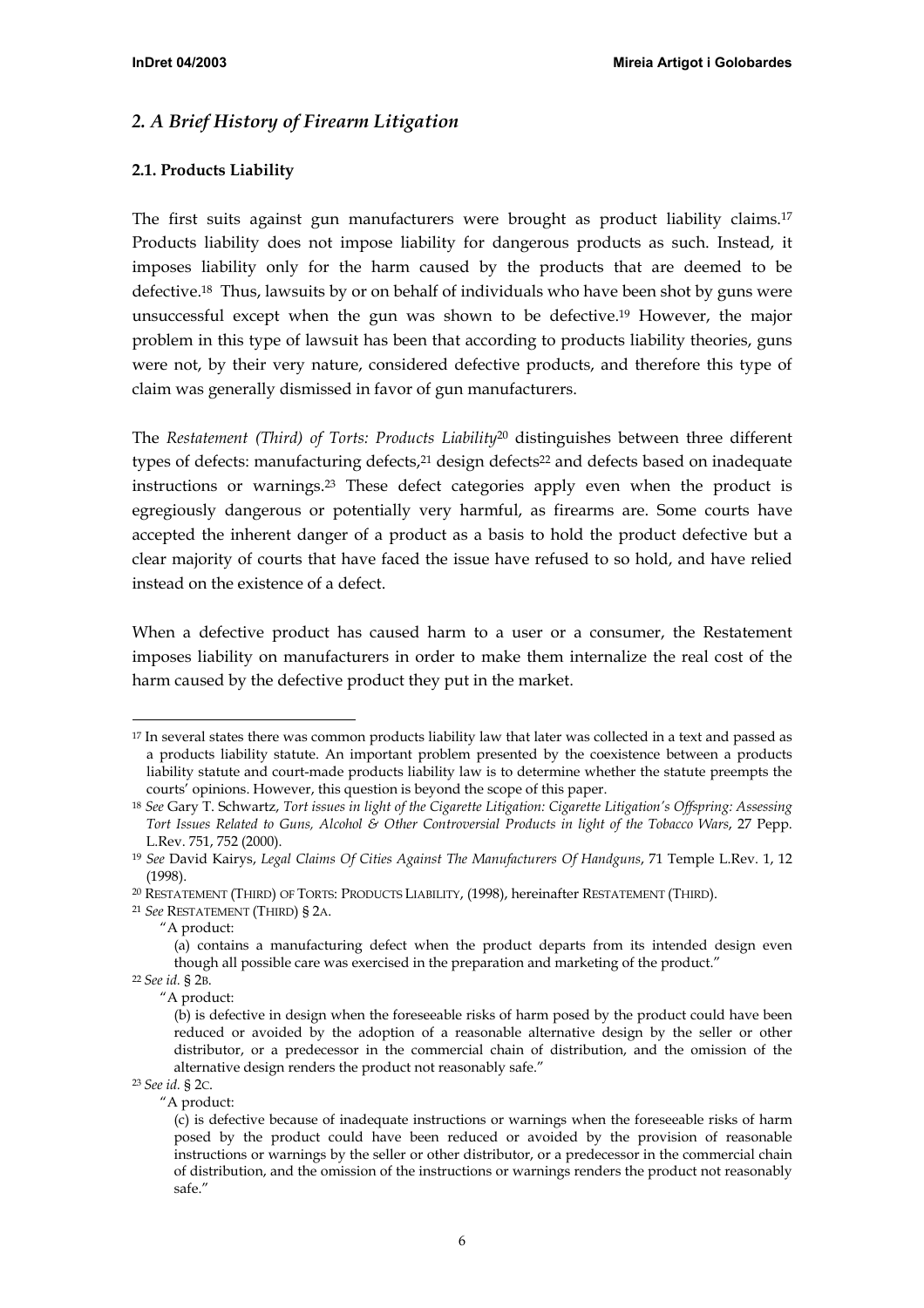According to the Restatement<sup>24</sup> a manufacturing defect<sup>25</sup> is a physical departure from a product's intended design. Courts impose liability on manufacturers for the harm caused by such defective products regardless the manufacturers' level of care. Therefore, it is a non-fault based liability regime. By holding manufacturers liable under strict liability and therefore by making them internalize the cost of the harm caused by their defective products, tort law seeks to create an incentive for manufacturers to invest in safety.

The major problem with applying this theory on guns is that they do not malfunction and are not *per se* defectively manufactured products[.26](#page-6-2) Firearms are products that, when used properly, may hurt or kill an individual. Therefore, it has not generally been possible to claim manufacturing defects in the gun context because guns were not, *per se*, defectively manufactured products.

Regarding design defects, the Restatement considers a product defective in design when the specific product unit conforms to the intended design but the intended design itself renders the product not reasonably safe.<sup>27</sup> This test implies an application of the risk utility test based on notions of reasonableness.

The determination of whether an intended product design is reasonably safe is conditioned by the existence of a reasonable alternative design<sup>28</sup> at the time of sale or distribution. The idea behind the reasonable alternative design test is that if a safer reasonable alternative design was available at the time of sale or distribution, the harm caused by the product was preventable. As a result, if the harm was preventable, the manufacturer is held negligent and therefore liable. Consequently, in order to conclude that a product is defective in design, a plaintiff must present a reasonable alternative product design<sup>29</sup> that would reduce the foreseeable risks of harm inherent to the product and that could have been produced at a reasonable cost.

Some courts have applied a strict risk-utility test and have understood that some products are unreasonably dangerous and therefore liability should be imposed even in the absence of a reasonable alternative design. In these courts, a product is deemed unreasonably dangerous if no reasonable person fully aware of the relevant facts would rationally choose the product if he knew that the risks of the product outweigh its benefits.

However, in the absence of an exogenous parameter like the reasonable alternative design test, it is very difficult to describe and to determine that a product is unreasonably

<span id="page-6-0"></span> <sup>24</sup> *See id.* §1, 6 (1998).

<span id="page-6-1"></span><sup>25</sup> *See id.* § 2 cmt. p.

<span id="page-6-2"></span><sup>26</sup> *See* Milbrand v. Smith & Wesson Corp., 1998 U.S. Dist. LEXIS 19409, (W.D.N.Y. 1998).

<span id="page-6-3"></span><sup>27</sup> *See* RESTATEMENT (THIRD) § 2 Cmt. d. (1998).

<span id="page-6-4"></span><sup>28</sup> Instead of the Reasonable Alternative Design test, some jurisdictions apply a Consumer Expectations test (i.e. Oregon) or a Two-Prong test (i.e. California) according to which plaintiffs can choose between the reasonable alternative design test and the consumer expectations test depending which one would be better for their interests.

<span id="page-6-5"></span><sup>&</sup>lt;sup>29</sup> Though some courts apply a consumer expectations test in order to determine whether a product is defective from the design stand point, the discussion of this test is beyond the scope of the topic of this paper. See RESTATEMENT (THIRD) OF TORTS: PRODUCTS LIABILITY § 2 cmt. g., 27.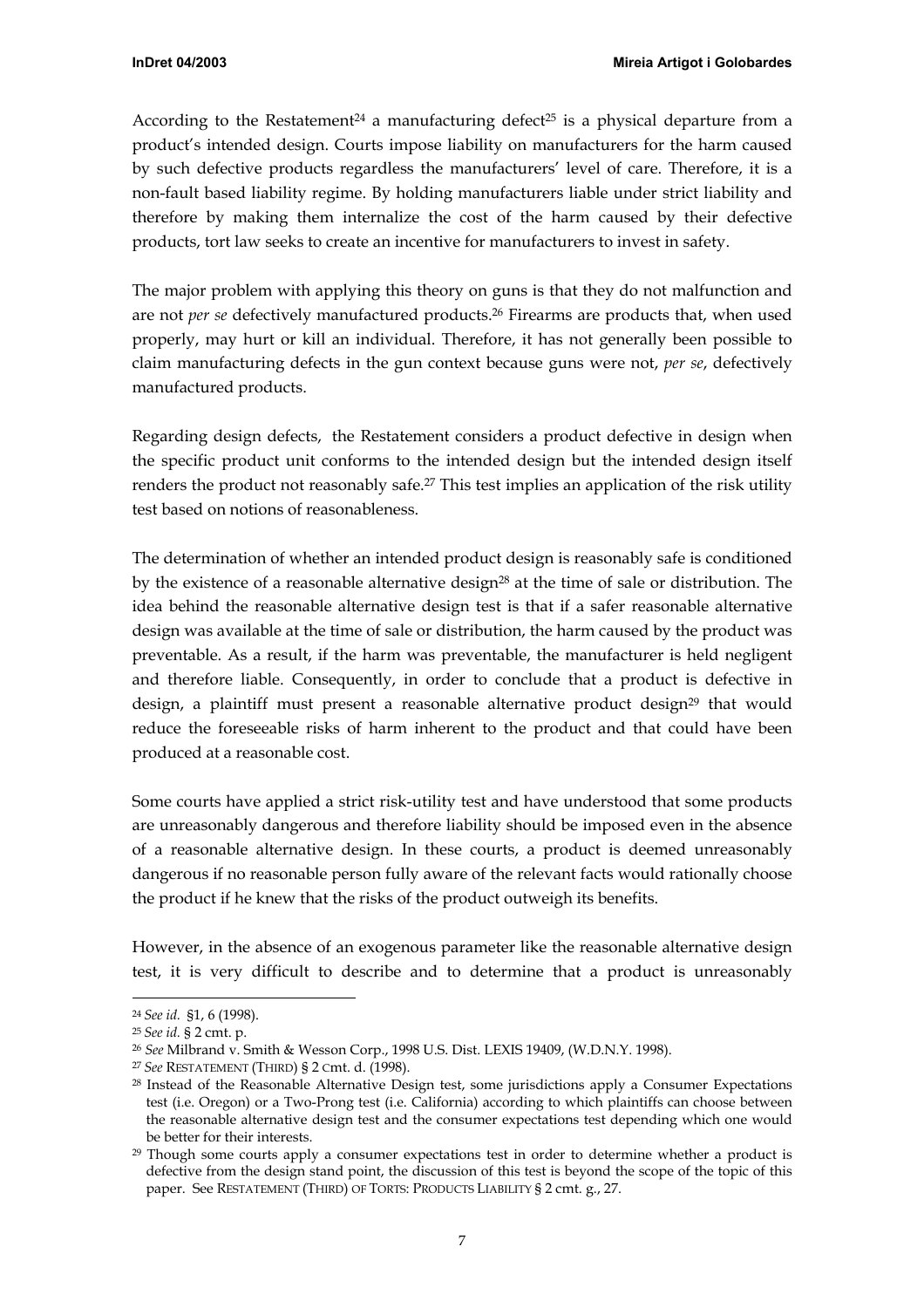dangerous by itself. Moreover, products are not generically defective just because they are dangerous. For example, it is difficult to determine that the risks of guns outweigh the benefits of providing self protection, because guns might be reasonably dangerous for their target market (adults) but unreasonable dangerous for other market segments like, for example, children. Thus, even though undoubtedly guns are dangerous products, this does not mean that they are unreasonably dangerous products. Therefore, given that so far there is not a reasonable alternative design for guns[,30](#page-7-0) courts have not considered guns as defective products in design and therefore held manufacturers liable for the harm caused by them[.31](#page-7-1) 

Finally, the Restatement considers that a product is defective when the absence of instructions or warnings renders it unreasonably unsafe. However, when risks are open and obvious the product seller is not subject to liability for failure to warn or to instruct because the victim could and should have been aware of the risks involved in the product.[32](#page-7-2) 

The societal risks posed by guns are generally known. Therefore, it is not possible to sustain a claim for defect on inadequate instructions or warnings because the risks involved in this type of product are open and obvious for the general public<sup>33</sup> and especially, for the guns target market (adults). Therefore, the lack of instructions or warnings does not deem guns unreasonably unsafe and thus defective.<sup>34</sup>

Even though the Restatement<sup>35</sup> requires a defect in the product in order to be able to hold manufacturers liable for the harm caused to third parties by the defective product, there have been proposals in the literature of switching from negligence to a strict products liability regime in which the existence and proof of a defect would not be the crucial liability parameter.

<span id="page-7-0"></span> <sup>30</sup> For an opposite opinion see Rachana Bhowmik, *Aiming For Accountability: How City Lawsuits Can Help Reform An Irresponsible Gun Industry*, 11 J.L. & Pol'y 67, 114 (2002) (considering that there are other design changes that, if implemented, would prevent unauthorized gun use, decrease the number of accidental deaths and injuries and minimize illegal trafficking of guns). *See also* Cynthia Leonardatos, Paul H. Blackman & David B. Kopel, *Smart Guns/ Foolish Legislators: Finding the Right Public Safety Laws, and Avoiding the Wrong Ones*, 34 Conn. L. Rev. 157 (2001) (discussing the effectiveness of various types of gun locks and personalization devices).

<span id="page-7-1"></span><sup>31</sup> *See* Merrill v. Navegar, Inc. 26 Cal. 4th 465 (Cal. 2001), White v. Smith & Wesson, 97 F. Supp. 2d 816 (N.D. Ohio 2000); Carrel v. Allied Prods. Corp., 677 N.E.2d 795 (Ohio 1997).

<span id="page-7-2"></span><sup>32</sup> *See* RESTATEMENT (THIRD) OF TORTS: PRODUCTS LIABILITY § 2 cmt. j., 31. If the risk was obvious, the existence of a warning could be even counter-productive because it may be ignored by users and consumers and may diminish the attention required for warnings concerning non-obvious and not generally known risks.

<span id="page-7-3"></span><sup>33</sup> White v. Smith & Wesson, 97 F. Supp. 2d 816 (N.D. Ohio 2000).

<span id="page-7-4"></span><sup>34</sup> *See* Kairys, *supra* note 19 at 15; Carrel v. Allied Prods. Corp., 677 N.E.2d 795, (Ohio 1997); LaPuma v. Collinwood Concrete, 661 N.E. 2d 714 (Ohio 1996); Milbrand v. Smith & Wesson Corp., 1998 U.S. Dist. LEXIS 19409 (W.D.N.Y. 1998).

<span id="page-7-5"></span><sup>35</sup> See RESTATEMENT (THIRD) §2.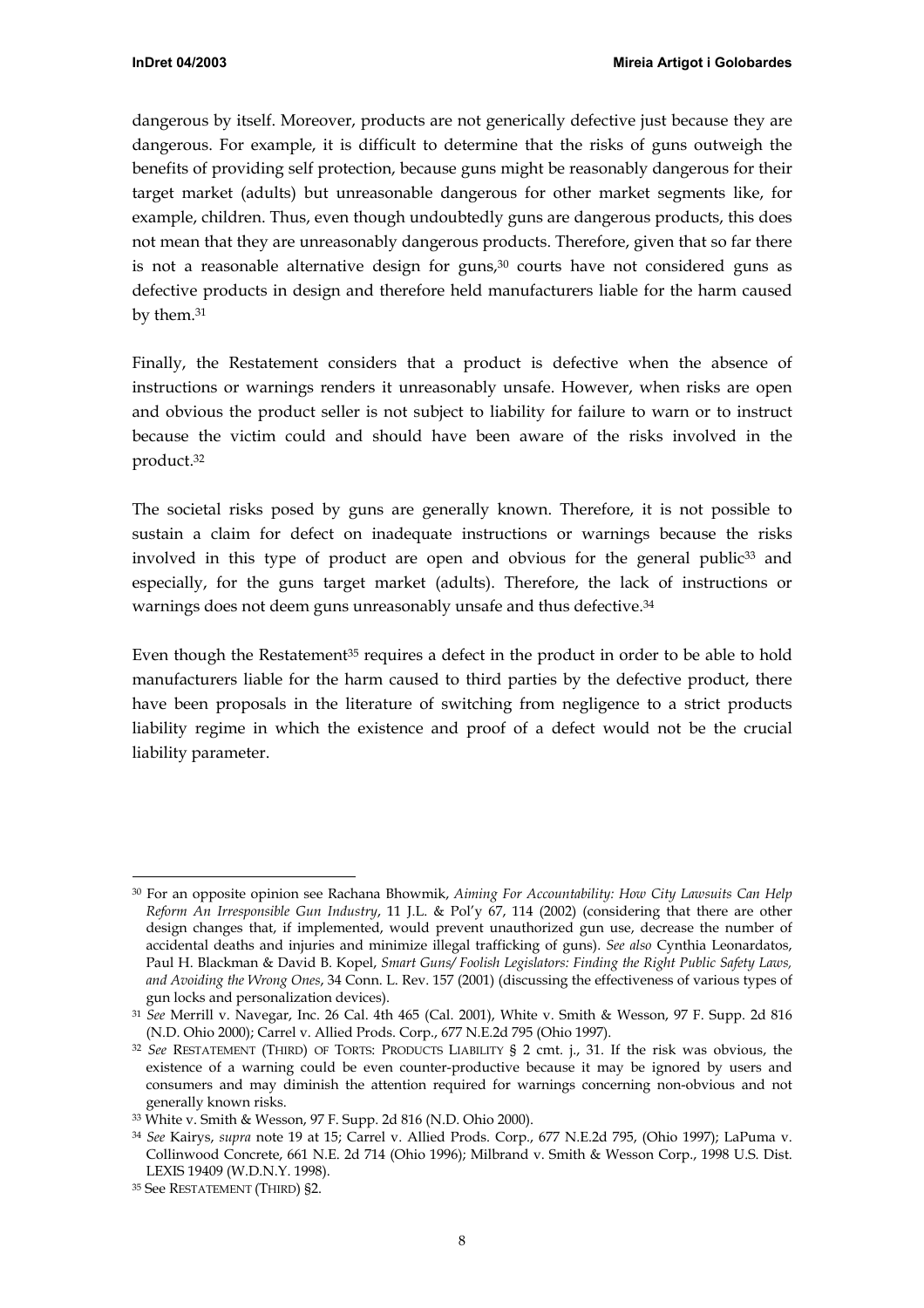For example, Professor Hay and Professor Spier<sup>36</sup> consider that the existence of a defect in the product is not relevant when determining whether the gun manufacturer should be hold liable and that the relevant parameter should be the purchasers' solvency and their distribution (either homogeneous or heterogeneous).

These two professors propose that in the case that gun purchasers were solvent and homogeneous, consumer-only liability would be the desirable and socially optimal rule<sup>37</sup>. According to their model manufacturers' liability would be undesirable when consumers have adequate financial resources and therefore could be held personally liable for the harm caused to third parties.<sup>38</sup> Such a system would be a negligence regime under which consumers would fully internalize the social harm caused by their product use and consequently would take optimal precautions to reduce the probability of accidents while gun manufacturers would be held liable for the harm caused by the product only in the case that the product was defective.

However, in the case that consumers were insolvent and homogeneously distributed the most efficient legal system would be to impose consumer-only liability with residualmanufacturer liability. When consumers lack the financial resources to fully compensate their victims they will demand cheap unsafe products and use them dangerously<sup>39</sup> because they would know that they can not afford paying the full compensation for the victim. Therefore, Professors Hay and Spier consider that in such case manufacturers should be residually responsible for the shortfall in non-consumer damages not covered by the financially constrained consumer.

As a result, if the consumer product market for guns was composed by insolvent and homogeneous consumers, a consumer-only liability rule would be optimal and there would be no need to demonstrate that a gun was defective. Consequently, the law of products liability for guns would evolve from a design defect negligence-based rule to a strict liability system. However, when consumers are heterogeneous –solvent and insolvent-, residual manufacturer liability would not be desirable because it would create an inefficient subsidization from gun manufacturers to consumers and an overprovision of safety features included in the product.

In the firearms context, Professors Hay and Spier understand that applying strict liability to gun manufacturers would be undesirable because it would function as a tax for the average social harm caused by guns. As a consequence, the market price would be inefficiently high and the market quantity inefficiently low.

However, it does not seem desirable that gun manufacturers would be held liable not because their product is defective but because the consumer of their product is insolvent

<span id="page-8-0"></span> <sup>36</sup> Bruce Hay and Kathryin E. Spier, *Manufacturer Liability fo Harms Caused by Consumers to Others*, (forthcoming 2003).

<span id="page-8-1"></span><sup>37</sup> *Id.* at 1.

<span id="page-8-2"></span><sup>38</sup> *Id.* at 3.

<span id="page-8-3"></span><sup>39</sup> *Id.* at 3.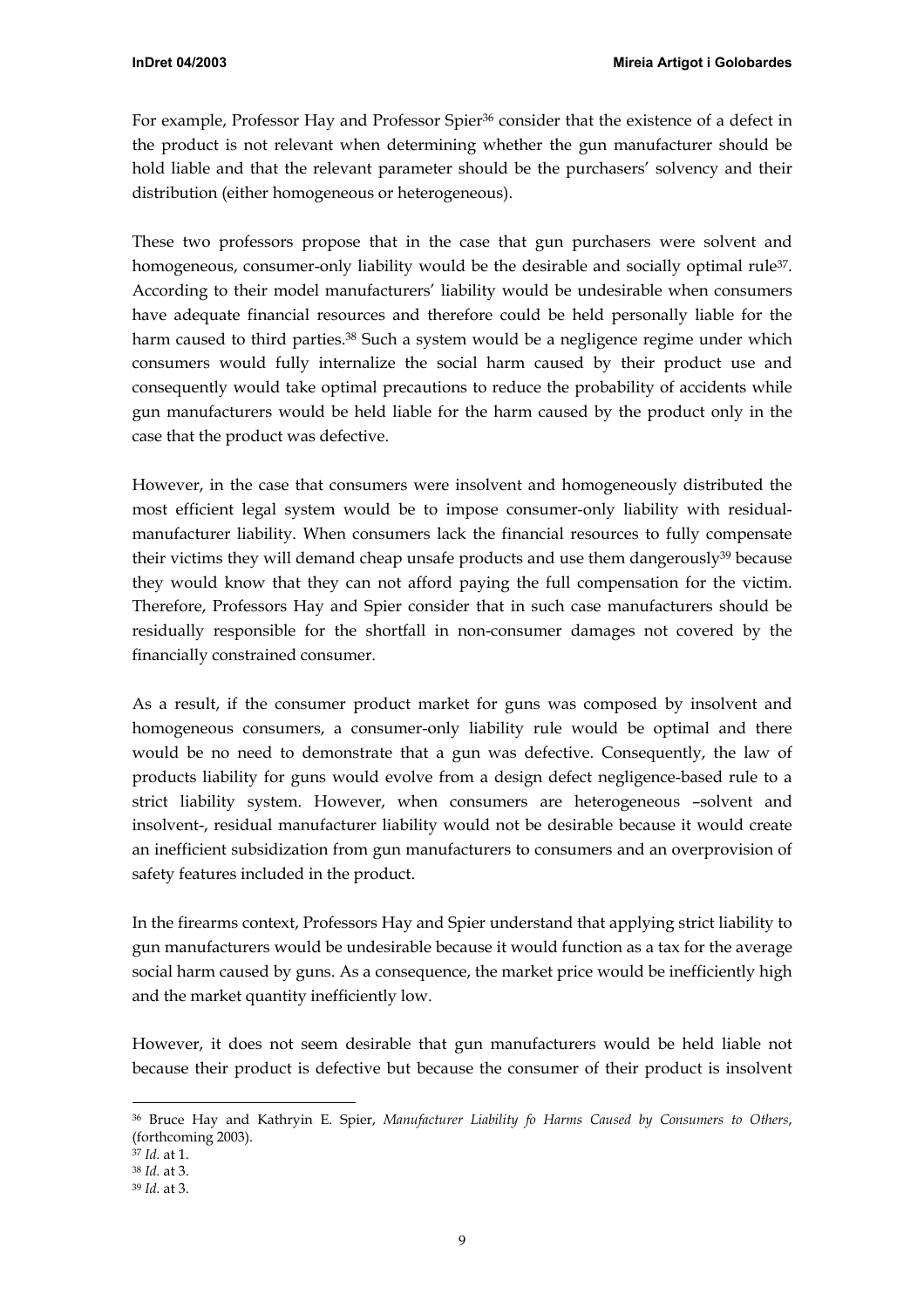<span id="page-9-4"></span><span id="page-9-0"></span>and therefore the victim would not be compensated. Such legal regulation would create lot of uncertainty in the industry because gun manufacturers' liability would be regulated in an indirect way.

When allocating liability, legal rules should regulate conducts and send signals to the participants of a certain market in order to help them adopt decisions by internalizing the consequences of them. Therefore, when deciding to hold gun manufacturers liable, a criterion such as defect should not be abandoned.

## **2.2. Negligence**

As explained earlier, when bringing a claim against gun manufacturers under product liability theories the major problem presented is the need to prove defect. Guns are not defective products, just dangerous, and this results in product claims against gun manufacturers being dismissed. Plaintiffs have therefore sought alternative theories in order to hold gun manufacturers liable, including negligence. Concretely, plaintiffs have focused on the conduct of defendants and alleged gun manufacturers' negligent marketing[.40](#page-9-1) 

In order for a plaintiff to sustain a claim against a gun manufacturer under negligence, he must prove the *prima facie* elements of negligent conduct:<sup>41</sup>

- 1. The plaintiff must establish that the gun manufacturer had a legal duty of care;
- 2. The plaintiff must prove that the gun manufacturer breached this duty;
- 3. The plaintiff must prove that he was damaged as a result of this breach; and,
- 4. Finally, the plaintiff must prove that the manufacturer's breach of the duty was the proximate cause of the plaintiff's harm.

Generally, plaintiffs' suits against gun manufacturers under the negligent marketing theory have not prevailed[.42](#page-9-3) Causation has been a major problem for plaintiffs because the probability that the defendant's negligent marketing was the cause of the plaintiffs' injuries is generally very low[.43](#page-9-4) However, the main difficulty that plaintiffs have faced when trying to establish gun manufacturers' negligence has been the duty element.<sup>44</sup>

<span id="page-9-1"></span> <sup>40</sup> *See* Richard J. Fiato, *Note: Gun Manufacturers And Gun Violence: Should Gun Manufacturers Be Liable? In Some Cases Perhaps They Should Be Or On The Other Hand, Maybe Not*, 78 U. Det. Mercy L. Rev. 675, 678 (2001). It has been suggested that gun manfuacturers could be held liable under Negligent Entrustment because gun manufacturers market their products in a way that made possible and foreseeable that the product would reach an illegal market like the criminals market. This theory holds manfuacturers liable if victims can establish that they knew or had reason to know that the dealers to which it sold had a history of have a history of sales to ineligible buyers. However, this theory did not succeed because it is generally considered applicable only to the entrustment of products to children.

<span id="page-9-2"></span><sup>41</sup> *Id.*at 676.

<span id="page-9-3"></span><sup>42</sup> *See* City of Cincinnati v. Beretta U.S.A. Corp., 768 N.E.2d 1136 (Ohio 2002); Philadelphia v. Beretta U.S.A. Corp., 277 F. 3d 415 (3d Cir. 2002); Hamilton v. Beretta U.S.A. Corp., 264 F.3d 21 (2d Cir. 2001); Carrel v. Allied Prods. Corp.*,* 677 N.E.2d 795 (Ohio 1997).

<sup>&</sup>lt;sup>43</sup> For an analysis of the causation problems presented in handgun cases see Aaron Twerski, Anthony J. Sebok, *Liability Without Cause? Further Ruminations On Cause-In-Fact As Applied To Handgun Liability*, 32 Conn. L. Rev. 1379, 1387 (2000). *See also* Philadelphia v. Beretta U.S.A. Corp., 277 F. 3d 415 (3d Cir. 2002).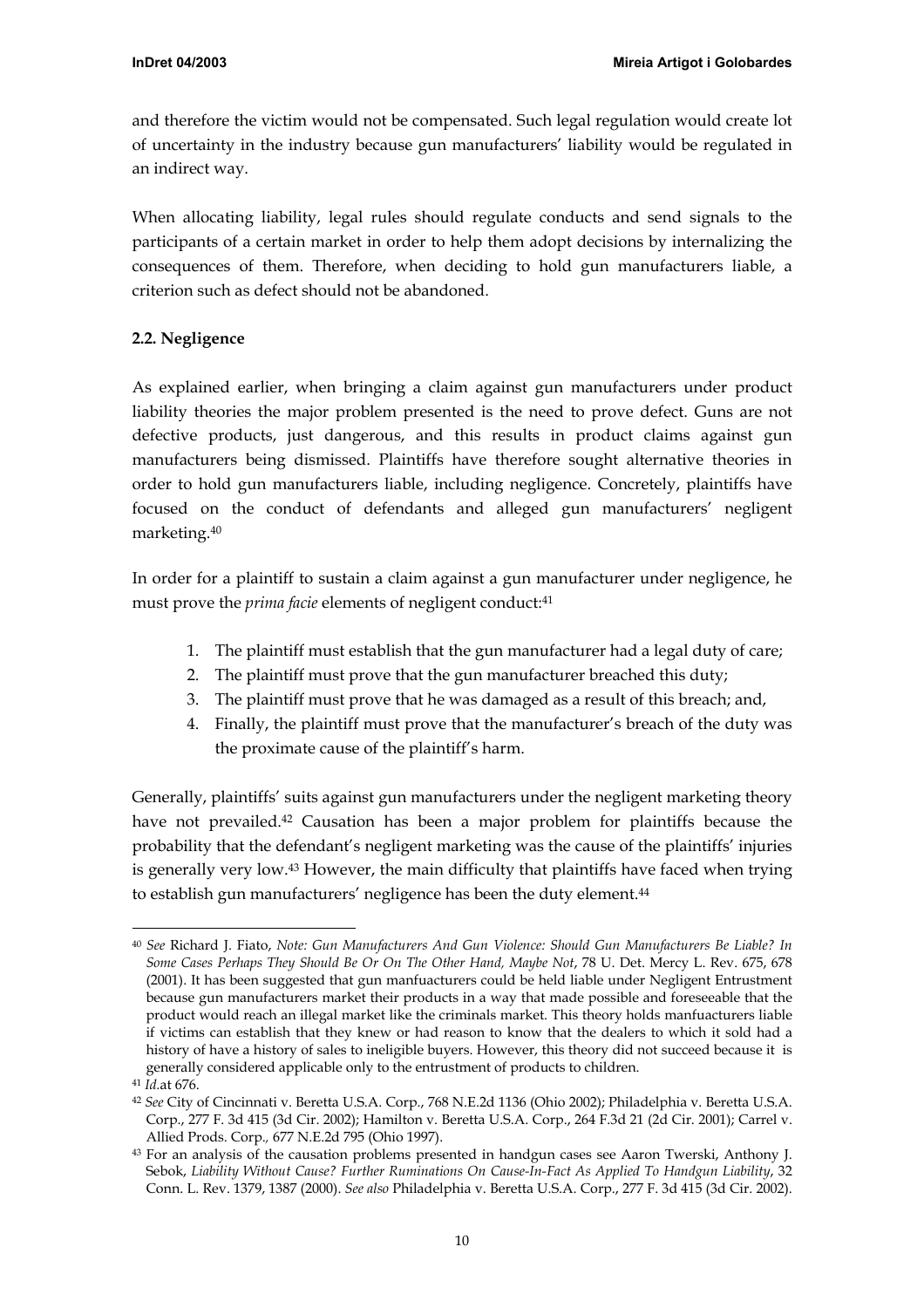To satisfy this element, the plaintiff must establish that gun manufacturers owe a duty to third parties—like the general population of a certain city. The determination of the existence of this duty is one of the most problematic issues presented by negligence in this context. An important parameter to determine whether the defendants owe a duty to the potential plaintiffs is given by the foreseeability of the harm to the plaintiff, the degree of the certainty that the plaintiff suffered the injury, and the closeness of the connection between the defendant's conduct and the injury suffered[.45](#page-10-0) 

However, one of the major problems for introducing this duty is that, once established, its expansion<sup>46</sup> is very difficult to limit. Therefore, it is generally understood that gun manufacturers have no duty to insure against third parties for the criminal use of their nondefective products[.47](#page-10-2) 

The major case in which this duty was found was *Hamilton v. Accu-Tek*.[48](#page-10-3) However, this opinion was vacated by *Hamilton v. Beretta U.S.A. Corp*.,[49](#page-10-4) where the Second Circuit Court of Appeals, applying New York law, held that manufacturers did not owe such a duty and could not be held liable for the subsequent criminal acts that resulted in the injuries to the plaintiffs. In this case, the court considered that the parameter to determine whether a defendant owed a duty to the plaintiff was the existence of a special relationship between them[.50](#page-10-5) Without such a special relationship, there was no duty owed.

However, regardless of the existence of a special relationship between the plaintiff and the defendant, concluding that gun manufacturers owed a duty to third parties and therefore holding them liable under a negligence theory would imply the creation of a legal duty that would infinitely expand their liability and would be unfair because manufacturers would be held liable for the acts of others[.51](#page-10-6) Moreover, it is not possible for the courts to distinguish between the proper distribution of a gun to a legal purchaser from the improper distribution of a gun to a future criminal.<sup>52</sup>

-

Plaintiff alleged that the gun industry's methods for distributing guns were negligent and a public nuisance. The court granted defendant's a motion to dismiss, because the plaintiffs did not establish the necessary causal nexus between the defendants' conduct and their alleged injuries and therefore could not recover under any legal theory asserted.

<sup>44</sup> *See* Trujillo v. City of Albuquerque, 603 P.2d 303 (Ct. App. N.M. 1979), Boston v. Smith & Wesson, 2000 Mass. Super. LEXIS 352 (Mass. 2000). In theses cases the plaintiffs' negligence claim was dismissed because did not establish defendant's duty.

<span id="page-10-0"></span><sup>45</sup> Emily Kromke, *California's legislative response to Merril v. Navegar: An Analysis,* 24 Whittier L. Review 833, 842 (2003).

<span id="page-10-1"></span><sup>46</sup> For an opposite opinion see Amy Edwards, *Mail-Order GunKits and Fingerprint-Resistant Pistols: Why Washington Courts Should Impose a Duty on Gun Manufacturers to Market Firearms Responsibility*, 75 Wash. L. Rev. 941 (2000) (arguing that not holding gun manufacturers strictly liable for injuries caused by criminal use allows them to continue to market products that are used for criminal purposes).

<span id="page-10-2"></span><sup>47</sup> *See* Fiato, *supra* note 40 at 677.

<span id="page-10-3"></span><sup>48</sup> Hamilton et al. v. Accu-Tek et al*.*, 62 F. Supp. 2d 802 (E.D.N.Y. 1999).

<span id="page-10-4"></span><sup>49</sup> Hamilton v. Beretta U.S.A. Corp.*,* 264 F.3d 21 (2d Cir. 2001).

<span id="page-10-5"></span><sup>50</sup> *See* Kromke, *supra* note 45 at 833.

<span id="page-10-6"></span><sup>51</sup> *See id.* at 843.

<span id="page-10-7"></span><sup>52</sup> *See id.* at 849.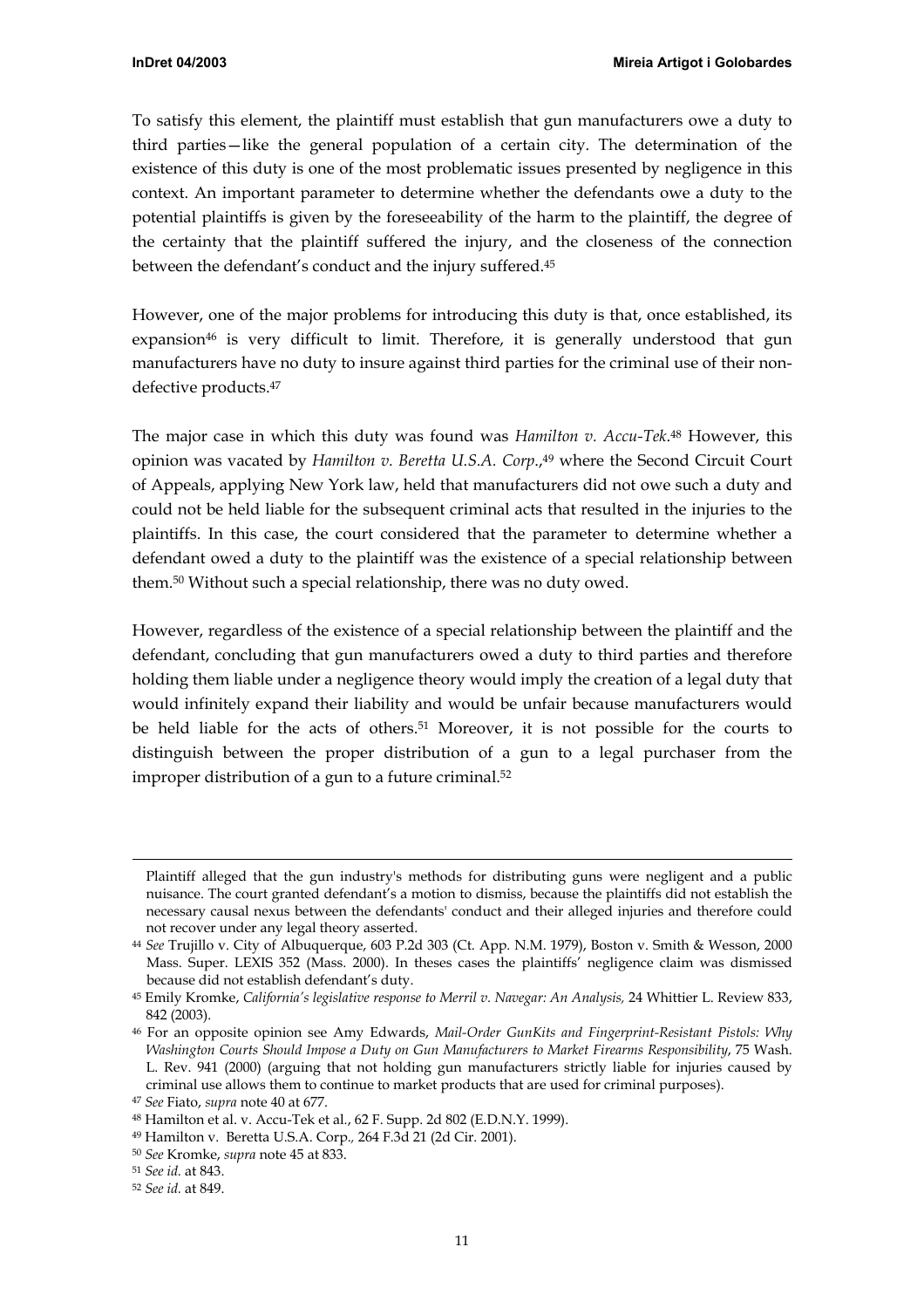<span id="page-11-0"></span>However, as mentioned before, negligence claims were based on the negligent marketing done by the defendants when distributing and selling the firearms they produced or sold. The basis of these claims was that gun manufacturers were negligent because they marketed their products in a way that made possible and foreseeable that the product would reach an illegal market of criminals. Therefore, plaintiffs argued that gun manufacturers owed a duty to third parties of preventing their product from reaching this criminal market. *Merrill v. Navegar, Inc.*[53](#page-11-1) represented the first time that a Court—in this case, a California court—allowed a suit against a gun manufacturer under a negligent marketing claim.<sup>54</sup> However, the California Supreme Court<sup>55</sup> overturned the decision because it understood that negligence was inapplicable in light of the California Civil Code Section 1714. 4(a).<sup>56</sup>

In sum, suits brought under the negligent marketing theory presented the problem of establishing a duty problem because, once introduced, it is very difficult to limit.<sup>57</sup> Where this duty to third parties is not owed, it cannot be breached and, as a result, there cannot be negligence on the gun manufacturer's side.

#### **2.3. Public Nuisance**

As explained above, plaintiffs' claims against gun manufacturers based on products liability and negligence theories were generally dismissed. Even though tort categories have been widely defined by courts and by different scholars, the suits against gun manufacturers did not fit into the traditional categories. As a result, lawyers sought other theories that would allow this type of claim to pass the pleadings stage.

Plaintiffs' lawyers thought that nuisance was an open and broadly defined tort whose flexible crime-fighting content might allow them to state causes of action against gun manufacturers[.58](#page-11-6) In the Restatement (Second) of Torts, nuisance is used to refer to the harm to another or to the invasion of an interest. However, if according to tort law the conduct<sup>59</sup> of the defendant is not of a kind that subjects him to liability, the nuisance would exist, but

<span id="page-11-1"></span> <sup>53</sup> Marilyn Merrill v. Navegar, Inc., <sup>28</sup> P.3d 116 (Cal. 2001).

<span id="page-11-2"></span><sup>54</sup> *See* Fiato, *supra* note 40 at 687. Even though the Court of Appeals considered that "Navegar had a legal duty not to manufacture, market and distribute in a manner that increases the risk of harm inherent in the presence of handguns in society" and therefore should be held liable under negligence, the court held that the manufacturer had a duty to use. However, the California Supreme court overturned the decision inlight ot the Section 1714.4(a) of the California Civil Code.

<span id="page-11-3"></span><sup>55</sup> Recent Cases: *Firearms litigation – Supreme court of California holds that state PL statute bars negligence action against firearms manufacturer. Merril v. Navegar, Inc. 28 P. 3d 116 (Cal 2001 )*, 115 Harv. L. Rev. 717, 723 (2001). The Supreme Court reading of section 1714.4's did not consider the balancing risk-utility test and creates a broad immunity for gun manufacturers. However, see Kromke, *supra* note 45 at 833. California (2002) repealed a statute 1714.4 and amended 1714 in order to make possible for firearm and ammunition manufacturers to be sued under numerous negligence causes of actions as well as under the benefit-risk test.

<span id="page-11-4"></span><sup>56</sup> *See* Recent Cases, *supra* note 55 at 718.

<span id="page-11-5"></span><sup>57</sup> *See* Kromke, *supra* note 45 at 851.

<span id="page-11-6"></span><sup>58</sup> *See* Developments in the Law *– The Paths of Civil Litigation II: The use of the Public Nuisance Tort Against the Handgun Industry*, 113 Harv. L. Rev. 1759, 1760 (2000).

<span id="page-11-7"></span><sup>59</sup> *See* RESTATEMENT (SECOND) OF TORTS § 822 (1965).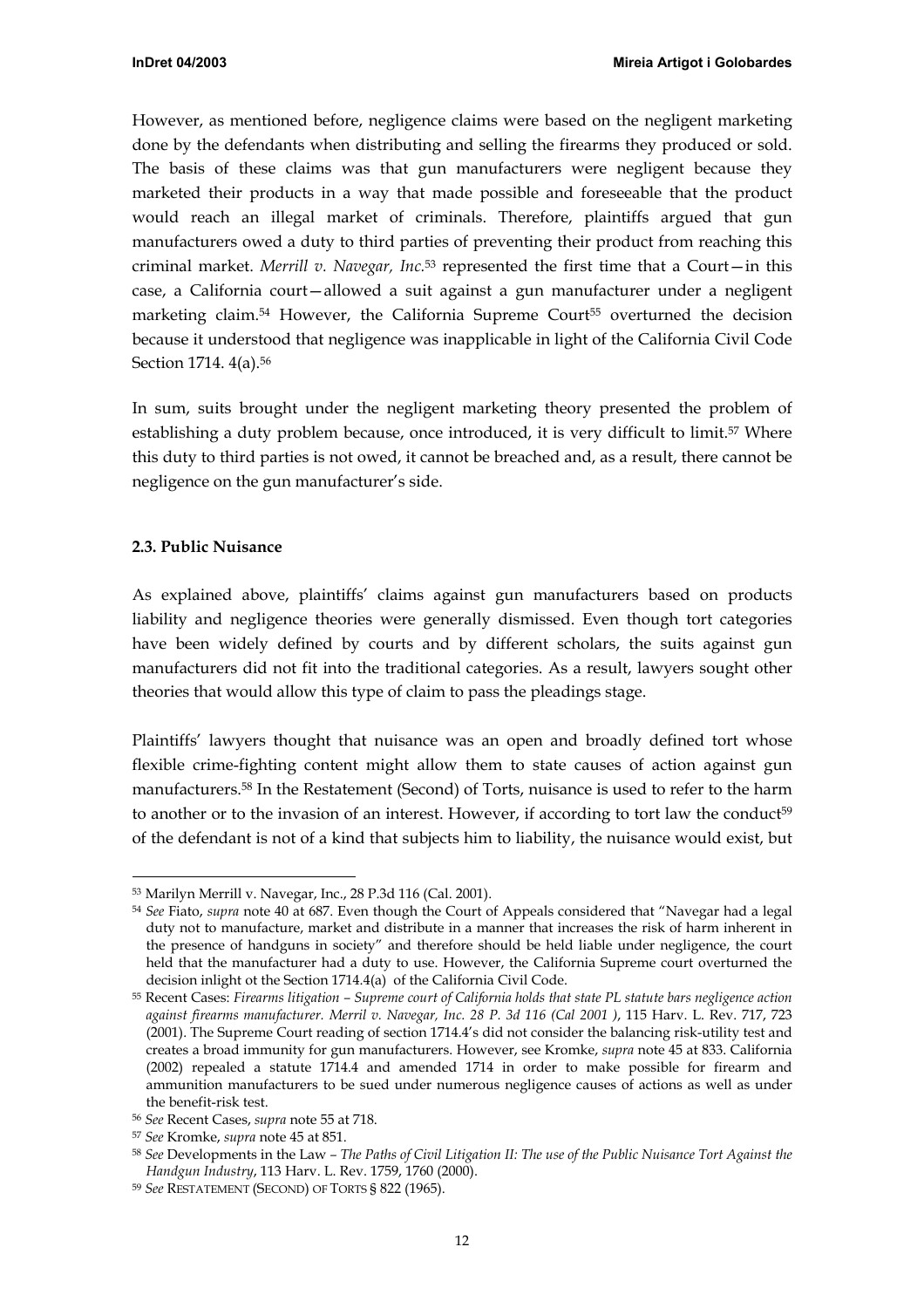there is no liability for it. In other words, as it is used in the Restatement, **"**nuisance" does not signify any particular kind of conduct on the part of the defendant. Instead, the concept of nuisance refers to two particular kinds of harm—the invasion of two kinds of interests by conduct that is tortious only if it falls into the usual categories of tort liability.<sup>60</sup>

As used in the Restatement, nuisance embraces two different legal concepts: private nuisance and public nuisance. Private nuisances are described in Section 821 D Restatement[.61](#page-12-1) Private nuisance claims are enjoined in actions brought by individuals whose private interests with the land are affected by them. In contrast, public nuisance has its origins in the criminal interferences with the right of the Crown<sup>62</sup> and is defined in Section 821 B of the Restatement in a very broad manner. [63](#page-12-3) For instance, a public nuisance does not necessarily have to involve interferences with interests in land.<sup>64</sup> The public nuisance tort focuses on the rights of the general public rather than the rights of particular people harmed[.65](#page-12-5) This is the reason why public nuisances claims are traditionally enjoined in legal proceedings brought by public officials in the name of the state seeking to protect the general public.

However, sometimes private actions for damages based upon public nuisances are available to individual plaintiffs.<sup>66</sup> In order to maintain a private action for public nuisance, the individual plaintiff must suffer harm that is different in kind from that suffered by the public at large.<sup>67</sup> In the gun context, the public generally experiences danger, fear,

(a) an act; or

<span id="page-12-0"></span> <sup>60</sup> *See id.* § 824:

Type of Conduct Essential to Liability (1965):

The conduct necessary to make the actor liable for either a public or a private nuisance may consist of

<sup>(</sup>b) a failure to act under circumstances in which the actor is under a duty to take positive action to prevent or abate the interference with the public interest or the invasion of the private interest.

<span id="page-12-1"></span><sup>61</sup> *Id.* § 821 D Private Nuisance (1965); ("A private nuisance is a nontrespassory invasion of another's interest in the private use and enjoyment of land".)

<span id="page-12-2"></span><sup>62</sup> *See* JAMES A. HENDERSON JR., RICHARD N. PEARSON & JOHN A. SILICIANO, THE TORTS PROCESS 444 (5th ed. 1999).

<span id="page-12-3"></span><sup>63</sup> RESTATEMENT (SECOND) OF TORTS, § 821 B:

<sup>(1)</sup> A public nuisance is an unreasonable interference with a right common to the general public.

<sup>(2)</sup> Circumstances that may sustain a holding that an interference with a public right is unreasonable include the following:

<sup>(</sup>a) Whether the conduct involves a significant interference with the public health, the public safety, the public peace, the public comfort or the public convenience, or

<sup>(</sup>b) Whether the conduct is proscribed by a statute, ordinance or administrative regulation, or

<sup>(</sup>c) Whether the conduct is of a continuing nature or has produced a permanent or longlasting effect, and, as the actor knows or has reason to know, has a significant effect upon the public right.

<span id="page-12-4"></span><sup>64</sup> This stands in contrast to the definition of private nuisance included in the RESTATEMENT (SECOND) OF TORTS § 821D (1965).

<span id="page-12-5"></span><sup>65</sup> *See* Kairys, *supra* note 4 at 1173.

<span id="page-12-6"></span><sup>66</sup> *See* Bubalo and Dofflyn v. Navegar, 1998 U.S. Dist. LEXIS 3598 (N.D. Ill. 1998), a private plaintiff brought a public nuisance claim against a handgun manufacturer.

<span id="page-12-7"></span><sup>67</sup> *See* HENDERSON, *supra* note 62, at 446. *See also* David Kairys, *Public Nuisance Claims of Victims of Handgun Violence*, 43 Ariz. L. Rev. 339, 341 (2001).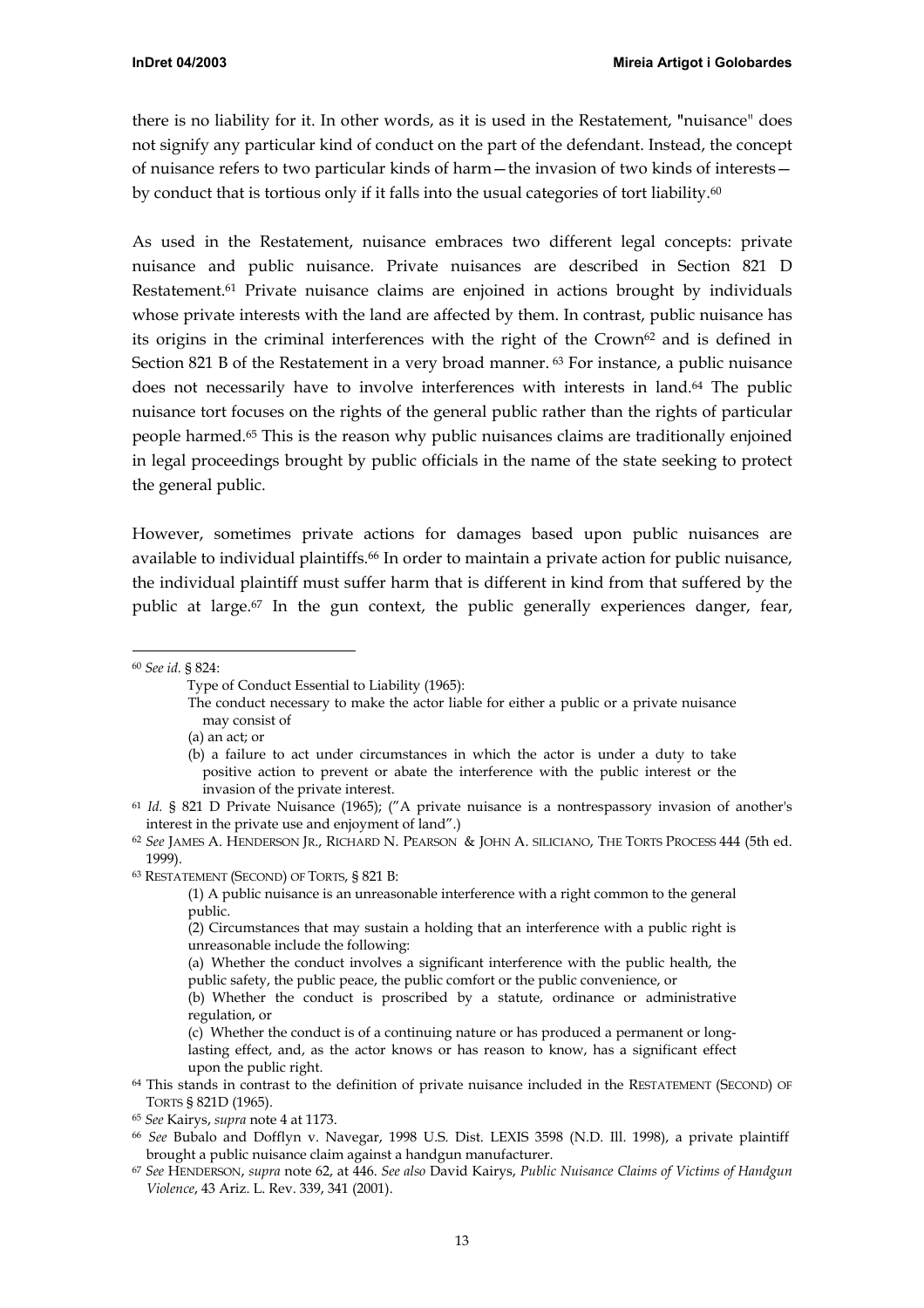inconvenience and interference with the use and enjoyment of public places that affect the quality of everyday life. However, this harm is not different in kind because it is suffered by the society as a whole. The real and different harm in kind is the one suffered by individuals who have been shot to death or suffered serious physical or emotional injuries[.68](#page-13-0) Therefore, legal claims brought by individuals against gun sellers have not been considered as tort claims and therefore have been remitted to other legal theories such as public nuisance claims.[69](#page-13-1) 

When stating a nuisance cause of action, an important difference<sup>70</sup> between public and private nuisance is the role of negligence. Given that municipalities owe a "duty" to their citizens to avoid dangers to citizens, there is no need to prove negligence because the duty element is already part of their required conduct. In contrast, under private nuisance it is necessary to prove negligence because otherwise imposing liability for harm regardless the care taken would be like imposing strict liability for the harm caused.

The public nuisance doctrine has been used in the environmental, the asbestos and the tobacco litigation context.<sup>71</sup> However, the new litigation focus is the gun cases. Recent judicial decisions have rejected nuisance as a basis for liability in these cases because courts have considered that if defective products are not a nuisance as a matter of law, it would not make any sense to consider a non-defective, lawful product as a nuisance[.72](#page-13-4)

In the few cases brought by individual[s73](#page-13-5) against gun manufacturers based on public nuisance, the defendants' motions to dismiss were granted. In contrast, a public nuisance suit filed by a state actor in its governmental capacity is not considered a tort suit but is instead considered a legitimate exercise of state police power in protecting the health and safety of the population.<sup>74</sup> The power to abate a public nuisance can be described as an incident of the state's police power[.75](#page-13-7) Therefore, in order to exercise their governmental power, municipalities claimed that the harm caused by firearms to the citizens who lived in these municipalities constituted a public nuisance.

Municipalities believed that manufacturers of guns facilitated, sustained and sometimes even encouraged the demand for their products for their use in criminal acts. By doing that municipalities believed that gun manufacturers promoted guns to everybody else as necessary for their protection against guns used by criminals[76.](#page-13-8) Municipalities considered

<span id="page-13-0"></span> <sup>68</sup> *See Id.* at 343.

<span id="page-13-1"></span><sup>69</sup> *See* John G. Culhane, Jean Macchiaroli Eggen, *Defining A Proper Role For Public Nuisance Law In Municipal Suits Against Gun Sellers: Beyond Rethoric And Expedicence*, 52 S. C. L. Review 287, 290 (2001).

<span id="page-13-2"></span><sup>70</sup> *See Id.* at 314.

<span id="page-13-3"></span><sup>71</sup> *See* Lauren E. Handler & Charles E. Erway, *Tort of Public Nuisance in Public Entity Litigation: Return to the Jungle?*, 69 Def. Couns. J. 484, 487 (2002).

<span id="page-13-4"></span><sup>72</sup> *See* Camden County Bd. of Chosen Freeholders v. Beretta, U.S.A. Corp., 273 F.3d 536 (3d Cir. 2001).

<span id="page-13-5"></span><sup>73</sup> *See* NAACP v. A.A.Arms, Inc., 2003 U.S. Dist. LEXIS 8238 ( E.D.N.Y. 2003), Hamilton v. Accu-Tek, 62 F. Supp. 2d 802 (E.D.N.Y. 1999); Bubalo and Dofflyn v. Navegar*,* 1998 U.S. Dist. LEXIS 3598 ( N.D. Ill. 1998).

<span id="page-13-6"></span><sup>74</sup> *See* Culhane & Eggen, *supra* note 69 at 290.

<span id="page-13-7"></span><sup>75</sup> *See Id.* at 298.

<span id="page-13-8"></span><sup>76</sup> *See* Kairys, *supra* note 19 at 12.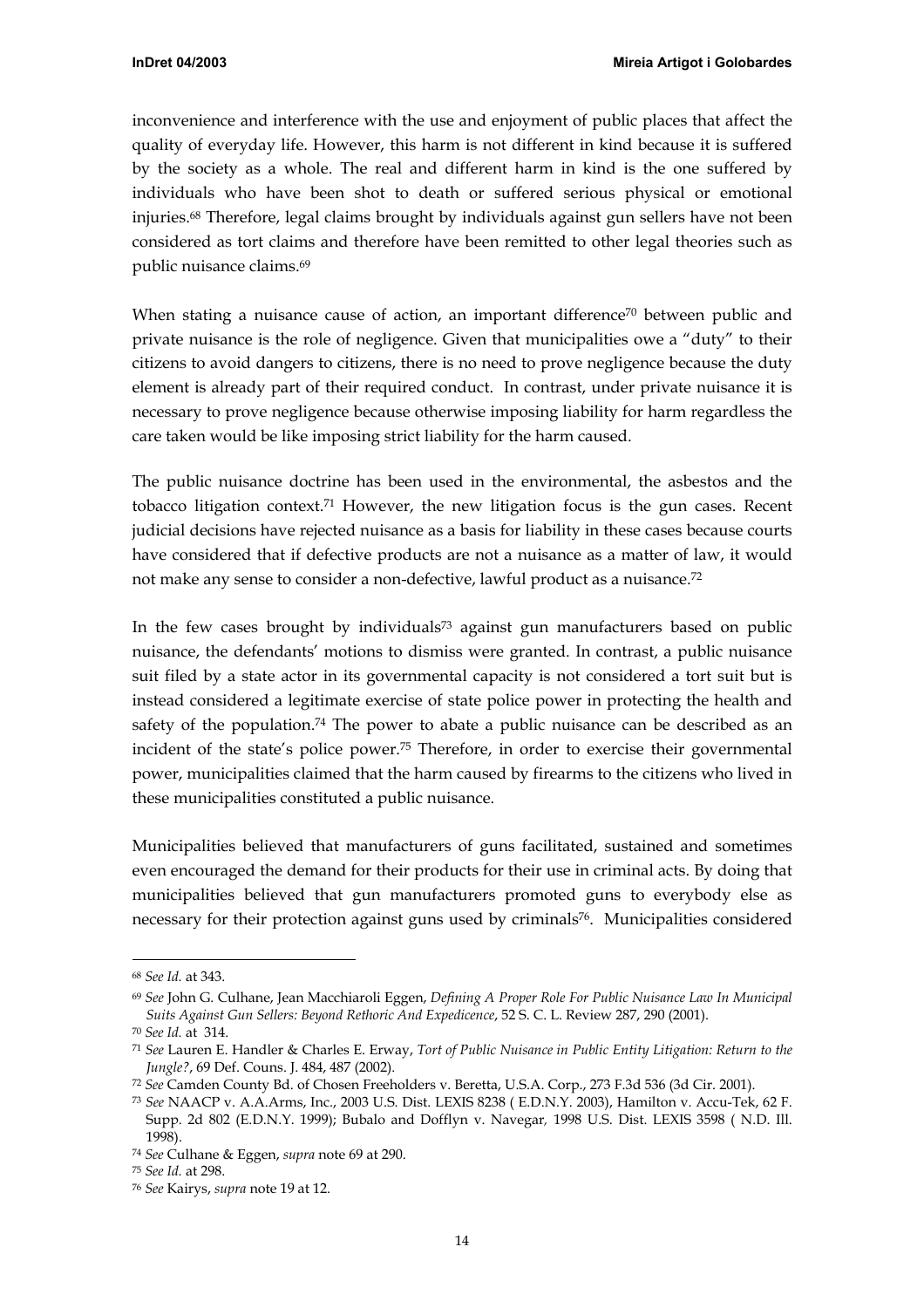<span id="page-14-0"></span>that such conduct constituted a public nuisance<sup>77</sup>. However, the main focus of those claims was not the pain and suffering or the lost earnings of gun victims but the direct, foreseeable and known harm done to the cities by marketing, distributing and promoting policies and practices of gun manufacturers<sup>78</sup>. Therefore, manufacturers created and contributed to a public nuisance by knowingly making guns easily available for purposes of crim[e79.](#page-14-3) 

There is an important difference between a municipal suit against gun sellers in which the city acts as a private plaintiff in a tort action in which the city would seek to recover for its own harm[80,](#page-14-4) and a municipal suit against gun sellers on public nuisance grounds in which the city would stand defending the population. In the latter case, the city's actions would be aimed at eliminating the risk at its source. However, in any of those cases, either as defending the population against risks posed by firearms or as a direct plaintiff who suffers losses, whether the actions of the gun industry constitute a public nuisance is crucial to the outcome of these suits. If successful, this novel use of public nuisance would expand the tools that government has for crime control.

Firearms are a problem in the U.S. There is a high crime rate that should concern any decision maker. However, it is important to determine whether public nuisance claims are a way of solving the firearm problem in the U.S. and in the case that they were, whether this is the best way to solve it.

# *3. Cincinnati v. Beretta U.S.A*

In the beginning of the 90's, the per capita violent crime rate in the city of Cincinnati was double that of the whole United States.<sup>81</sup> In the year 1998, the violent crime rate in the U.S. was 566.4 (per 100.000 population); in the City of Cincinnati it was significantly higher: 873.8. The firearms offenses (that include any offense or crime in which a firearm was involved) were the  $64.09\%$  of the total crimes in the City of Cincinnati $^{82}$  and more than  $89$ percent of the guns confiscated in the Cincinnati changed hands at least once before reaching the person who used them in a crime.

<span id="page-14-1"></span> <sup>77</sup> Camden County Bd. of Chosen Freeholders v. Beretta, U.S.A. Corp., 273 F.3d 536 (3d Cir. 2001). The plaintiff in this case, Camden County, considered that the gun manufacturers' marketing and distribution of handguns created and contributed to the widespread criminal use of handguns in the county and that this was a public nuisance for the county because this conduct endangered public safety, health, and peace, and imposed inordinate financial burdens on the county. However, the Court of Appeals affirmed the District Court judgment and dismissed the claim. See also Philadelphia v. Beretta U.S.A. Corp., 126 F. Supp. 2d 882 (Dis. Ct. E.D. Pa. 2000).

<span id="page-14-2"></span><sup>78</sup> Kairys, *supra* note 19 at 13.

<span id="page-14-3"></span><sup>79</sup> Kairys, *supra* note 4 at 1173.

<span id="page-14-4"></span><sup>80</sup> Culhane & Eggen, *supra* note 69 at 328.

<span id="page-14-5"></span><sup>81</sup> Crime in the America's Top-Rated Cities, A Statistical Profile 1979-1998, Grey House Publishing, 3rd Ed. 2000.

<span id="page-14-6"></span><sup>82</sup> The Youth Crime Interdiction Initiative, Crime Gun Trace Analysis Report: The Illegal Youth Firearms Market in Cincinnati, February 1999, Department of the Treasury, Bureau of Alcohol, Firearms and Tobacco (A.T.F.). A.T.F. Crime gun trace analysis report. The report complies and summarizes A.T.F.'s crime gun trace information between August 1st 1997 and July 31st, 1998. The information was obtained with the help of police departments in 32 participating cities with populations of 250,000 or more.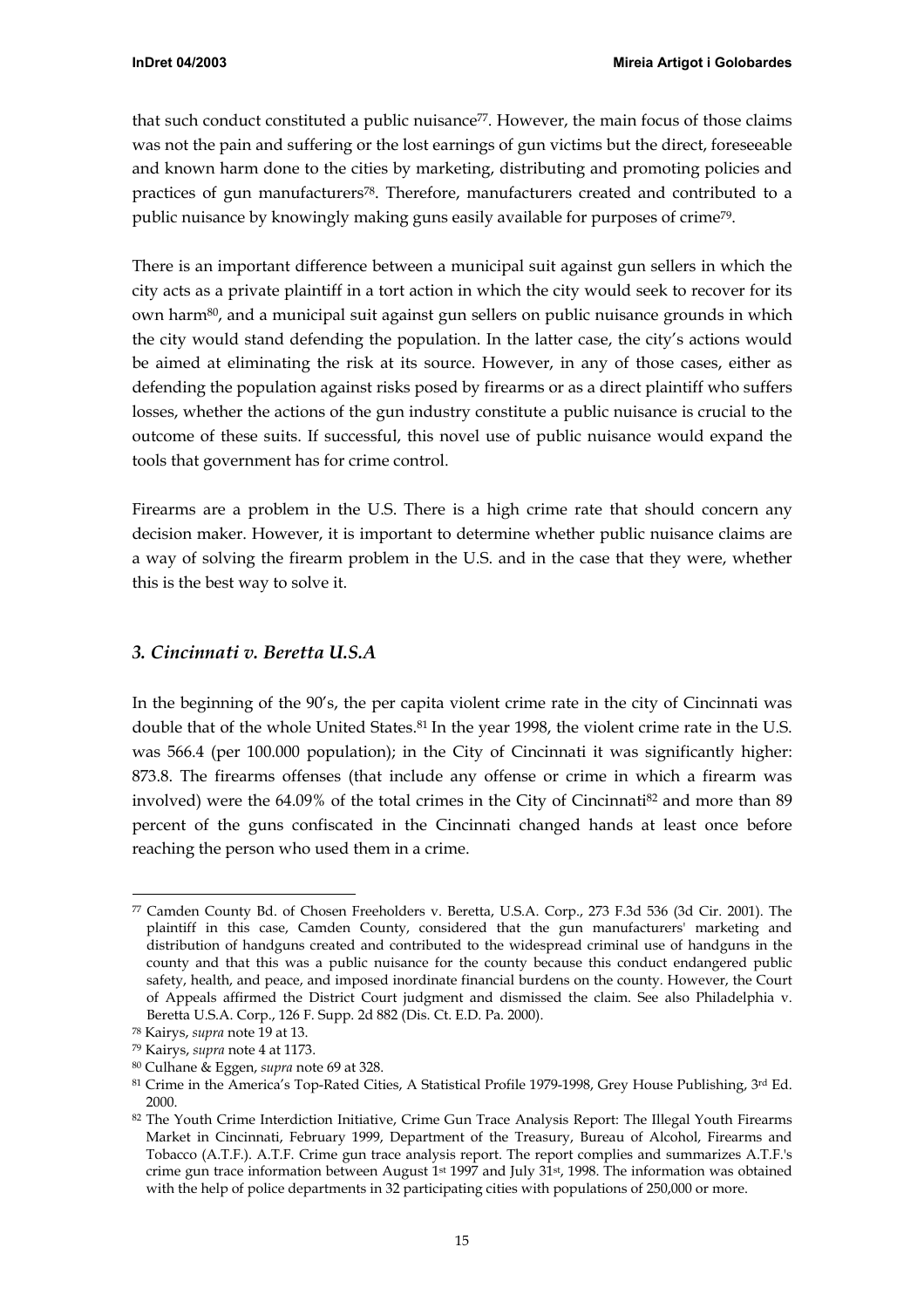<span id="page-15-4"></span><span id="page-15-0"></span>The Cincinnati town hall was concerned about the violent context of the city and in order to solve it developed what was called the Community Problem Oriented Policing<sup>83</sup> (C.P.O.P.) and brought an action against Beretta U.S.A. Corp.<sup>84</sup>, 15 other gun manufacturers and 3 gun trade associations seeking to recover damages for the harm caused by the firearms the defendants manufactured, sold, and distributed.

The most remarkable issue in the *Cincinnati v. Beretta U.S.A. Corp[.85](#page-15-3)* case is that the Ohio Supreme Court permitted a suit brought by a minicipality, the City of Cincinnati, to pass the pleadings stage for claims against gun manufacturers, trade associations, and distributors to proceed under alleged nuisance, negligence, and products liability claims.

However, even though the higher Ohio Supreme Court did not grant defendant's a motion to dismiss the plaintiff's claim and remanded the case back to the Trial Court, it acknowledged that the Court's opinion in this case did not mean that the underlying liability claim against the firearm industry would prevail.

# **3.1. The Facts**

On April 28th, 1999, the City of Cincinnati (the plaintiff-appellant) filed a complaint against fifteen gun manufacturers, three trade associations, and one gun distributor, seeking to hold them responsible under nuisance, negligence and products liability theories for the harm caused by the firearms they manufactured, sold or distributed.

The City alleged that, as a result of the defendants' conduct in manufacturing or distributing guns, the City suffered problems ranging from costs of responding to shootings, to decreased property values and tax revenues and to Cincinnatians' general fears resulting from criminal activity and injuries caused by firearms. The City sought injunctive relief, compensatory and punitive damages, restitution and disgorgement of profits.

The essential element of the complaint was that appellees manufactured, marketed, and distributed their firearms in ways that made them accessible to prohibited users, including children and criminals.

The complaint<sup>86</sup> filed by the city of Cincinnati asserted that due to their intentional and negligent conduct and their failure to make guns safer, appellees fostered the criminal

<span id="page-15-1"></span> <sup>83</sup> The C.P.O.P was an attempt to establish a responsive, community-oriented government to the major "troublesome circumstances" of the City and to tackle community problems through a partnership between residents and employees of the City of Cincinnati. For further information about C.P.O.P. see <http://www.rcc.org/cnas/cpop.htm>.

<span id="page-15-2"></span><sup>84</sup> http://www.berettausa.com/

<span id="page-15-3"></span><sup>85</sup> City of Cincinnati v. Beretta U.S.A. Corp., 768 N.E.2d 1136 (Ohio 2002).

<sup>86</sup> The lawsuit originally alleged other theories of liability including fraud, negligent misrepresentation, unfair and deceptive advertising and unjust enrichment. However, these counts were not contested by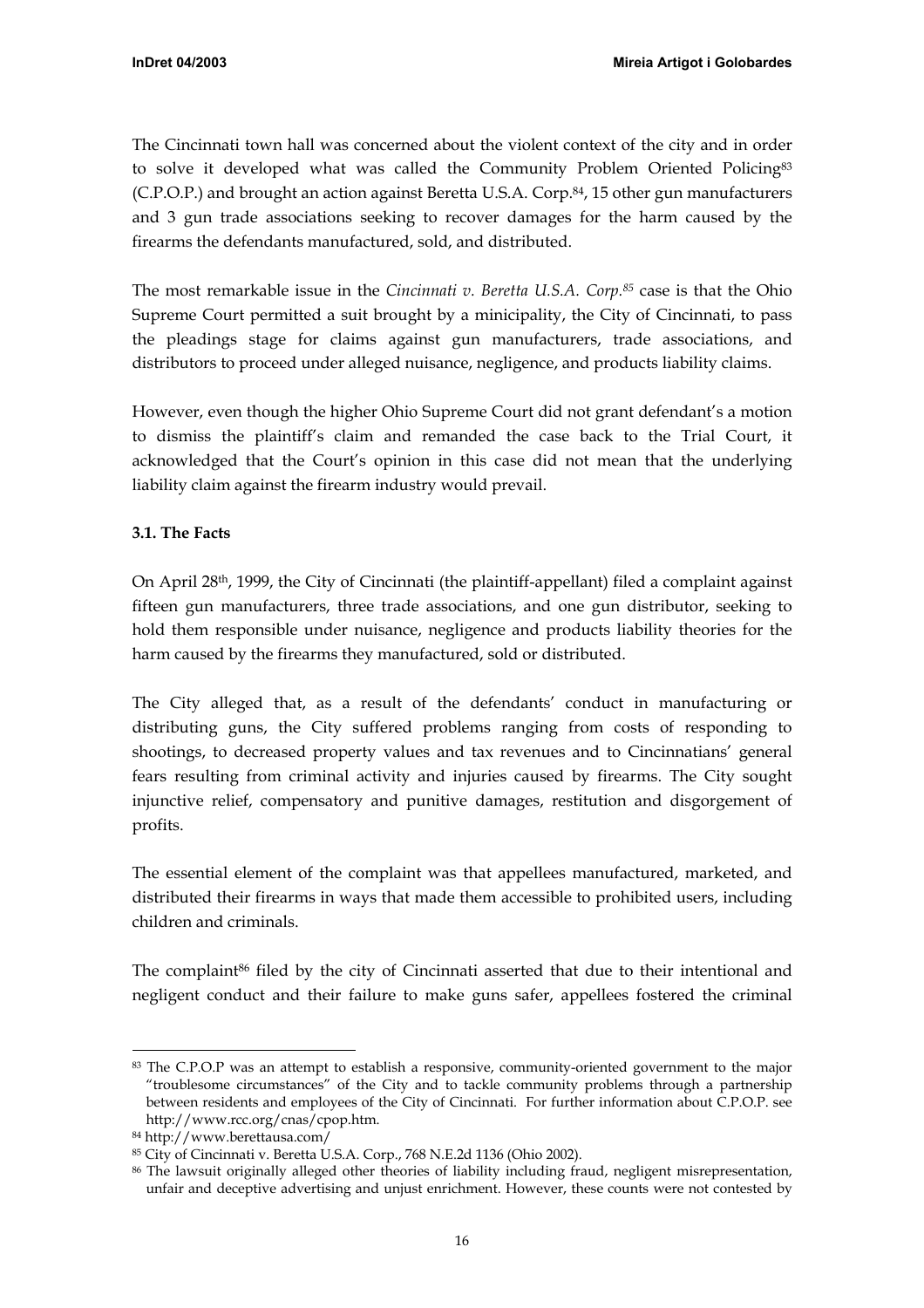<span id="page-16-0"></span>misuse of firearms, helped sustain the illegal firearms market in Cincinnati and created a public nuisance. In this complaint, the city of Cincinnati sought both injunctive relief and monetary damages including reimbursement for expenses such as increased police, emergency, health and corrections costs.

Fifteen of the defendants ("the appellees") moved to dismiss the complaint for failing to state a claim on which relief could be granted. The trial court granted the motions to dismiss and the Court of Appeals affirmed. However, the Ohio Supreme Court reversed the judgment of the Court of Appeals and remanded the cause to the trial court.

# **3.2. The Theories of Recovery and the Court's Analyses and Holdings - including the dissents**

Following the structure of the appellants' different claims, the judgment of the Supreme Court was organized in three basic parts: the court analyzed the appellants' grounds of the public nuisance cause of action under Ohio law. Secondly, the Supreme Court considered the remoteness of the complaint and, finally, the Court analyzed the City of Cincinnati's claim for recovering the cost of governmental services. In the fourth part of the opinion, the Court briefly analyzed the Constitutional arguments alleged by the appellees concerning the consequences of such decision for the Commerce Clause and the Due Process Clause of the United States Constitution. Even though this is not the basic topic of this paper, there will be a short description of the Court's constitutional analysis.

The main arguments that the Supreme Court of Ohio used when adopting the decision of the case were:

a) Cause of action under Ohio Law.

According to the trial court and the Court of Appeals, the plaintiff's complaint failed to state a cause of action under Ohio law. In contrast, the Supreme Court of Ohio held that there were grounds to state a cause of action.

When reaching this conclusion, the highest court of Ohio followed its reasoning stated in the *O'Brien v. Univ. Community Tenants Union, Inc.* (1975), 327 N.E.2d 753 case. In that case the court concluded that in order to dismiss a complaint for failure to state a claim, it must appear beyond doubt from the complaint that the plaintiff could prove no set of facts entitling him to relief. Furthermore, in construing a complaint upon a motion to dismiss for failure to state a claim, it is necessary to presume that all factual allegations of the complaint were true and to make all reasonable inferences in favor of the non-moving party.[87](#page-16-1) The court further noted that as long as there was a set of facts consistent with the

-

the appellant and therefore were not addressed by the Ohio Supreme Court and will not be analyzed in this paper either.

<span id="page-16-1"></span><sup>87</sup> Mitchell v. Lawshon Milk Co.*,* 532 N.E. 2d 753 (Ohio 1988).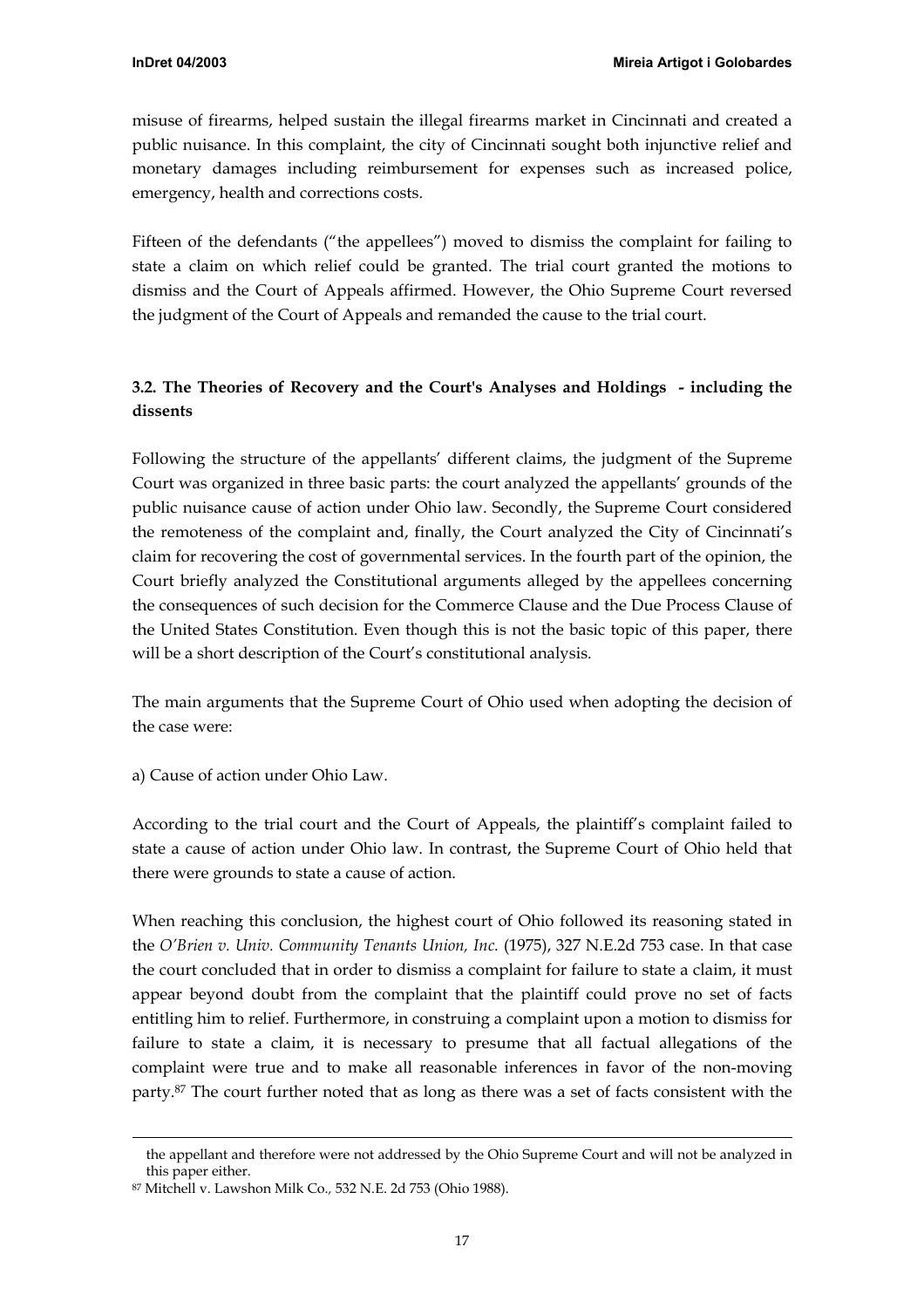plaintiff's complaint which would allow the plaintiff to recover, the court would not grant a defendant's motion to dismiss.[88](#page-17-0) According to the Ohio Supreme Court the cause of action was properly stated.

From this procedural standpoint, the Supreme Court of Ohio addressed separately the different grounds—public nuisance, negligence and products liability—of the complaint:

a) Public Nuisance

Appellant—the city of Cincinnati—alleged that appellees created and maintained a public nuisance by manufacturing, marketing, distributing and selling firearms in ways that unreasonably interfered with the public health, welfare and safety in the city of Cincinnati. At the same time, appellant considered that appellees knew, or reasonably should have known that their conduct would cause guns to be used and possessed illegally and that such conduct produced an ongoing nuisance that had a detrimental effect upon the public health, safety and welfare of the residents of Cincinnati who had a common right to be free from such conduct.

Appellees—the defendants of the case—answered appellants' complaint by presenting several reasons why the complaint did not state a cause of action for public nuisance. However, the Supreme Court disagreed with them.

1. Defendants claimed they could not be held liable for the harm alleged because they did not have control over the instrument that potentially produced the nuisance at the time of injury.

However, in his answer appellant differentiated between the use of the product that caused the public nuisance and the creation of the environment that would allow the causation of the alleged public nuisance. In other words, appellant alleged that the public nuisance claim was stated because appellees controlled the creation and the supply of the illegal secondary market for firearms that caused the public nuisance, even though they were not in control of the actual use of the firearms that caused injuries.

The court agreed with the above mentioned Cincinnati's position and considered that it was not fatal to its public nuisance claim that gun manufacturers did not control the actual firearms at the moment that harm occurred.

2. Appellees also contended that appellant's nuisance claim could not go forward because the distribution of firearms was highly regulated and covered a "legislatively authorized conduct". Implicitly appellees wanted the compliance with regulation to control when deciding whether they should be liable. However, the court considered that even though there was a comprehensive regulatory scheme involving the manufacturing, sales, and distribution of firearms, the law did not regulate the distribution practices in the complaint.

<span id="page-17-0"></span> <sup>88</sup> York v. Ohio State Hwy. Partol*,* 573 N.E.2d 1063 (Ohio 1991).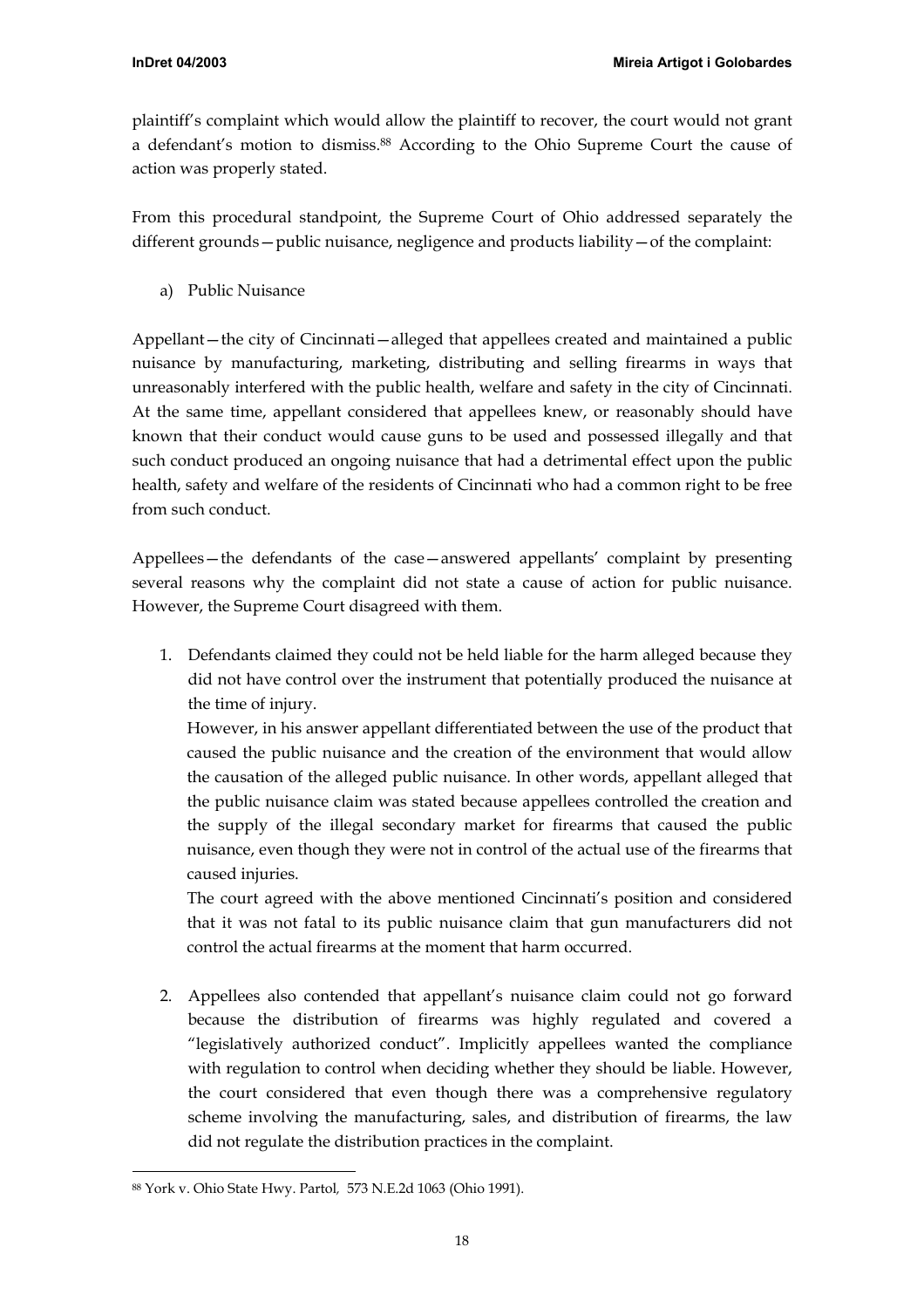3. Finally, appellees argued that the public nuisance claim failed because appellant did not plead an underlying tort to support either an absolute public nuisance claim based on intentional or ultra-hazardous activity or a negligence-based claim of a qualified public nuisance. However, this argument of the court was not strong enough because the complaint alleged both intentional and negligence misconduct on appellees' part.

Therefore, the court understood that under Ohio law the public nuisance claim could be maintained for injuries caused by a product if the facts established that the design, manufacturing, marketing or sale of the product unreasonably interfered with a right common to the general public.

b) Negligence

Appellant's negligence claim was based on the appellees' failure to exercise reasonable care in the very different activities of designing, manufacturing, marketing, advertising, promoting, distributing, supplying and selling their firearms without ensuring their safety for their intended and foreseeable use by consumers. In addition, the complaint alleged failure to warn based on the appellees' failure to exercise reasonable care by not providing a full warning to consumers of the risks associated with firearms.

As discussed above, in order to maintain a negligence action, the plaintiff must show:

- 1. The existence of a duty.
- 2. The breach of that duty.
- 3. That the breach of that duty was the proximate cause of the plaintiff's injury.

As explained earlier, the major problem of the negligence claim was to establish the existence of a manufacturers' duty to control towards the general public. In order to establish the existence of the manufacturers' duty, the Court of Appeals construed the nature of appellant's negligence claims relying on the "special relationship" rule<sup>89</sup>. But the Supreme Court of Ohio did not agree that the "special relationship" rule was the crucial issue to determine the existence of a duty. The highest court of Ohio rejected the defendants' arguments that the harm was too attenuated and that they did not have a duty to control third parties. The court explained that the negligence issue was not whether appellees owed appellant a duty to control the conduct of third parties. Instead, the issue in this case was whether appellees were themselves negligent by manufacturing, marketing, and distributing firearms in a way that created an illegal firearms market that resulted in

<span id="page-18-0"></span> <sup>89</sup> The distinction between duty and "special relationship" concluded by the Supreme Court of Ohio was established by the Boston v. Smith & Wesson, 2000 Mass. Super. LEXIS 352 (Mass. 2000).

<sup>&</sup>quot;given that the Plaintiffs were foreseeable plaintiffs from Defendants' perspective, the court need not to decide whether Defendants owed a duty greater than the basic duty".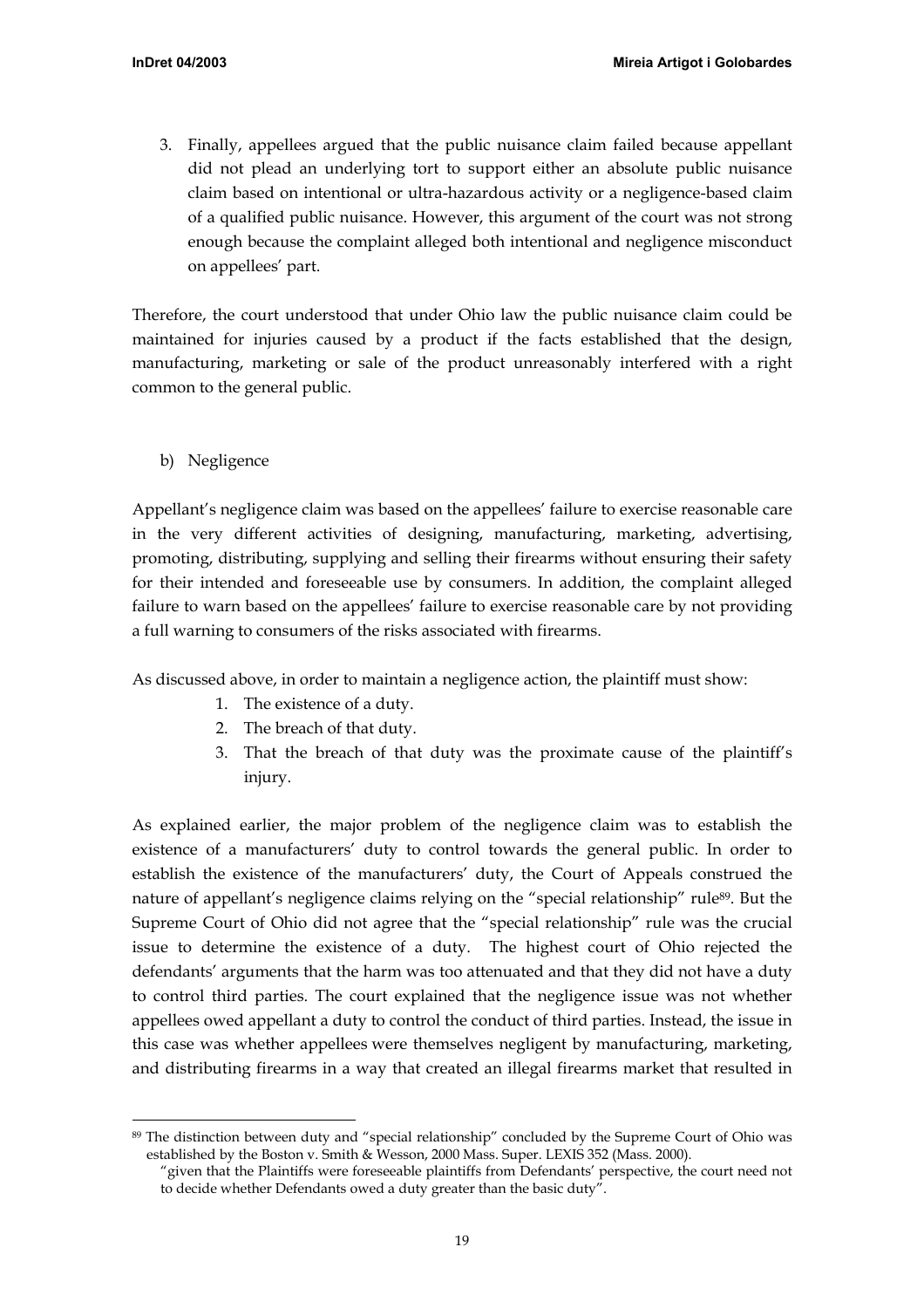foreseeable injury. Consequently, the 'special relationship' rule was not determinative. Therefore, the allegations of the complaint were to be addressed without resort to that rule.

The Ohio Supreme Court applied straightforward general negligence principles<sup>90</sup> and concluded that manufacturers should have anticipated an injury to the plaintiffs as a probable result of manufacturing, marketing and distributing a product with an alleged negligent design. Therefore, a negligence cause of action was sustained.

c) Products Liability

There were two product liability theories alleged by the city of Cincinnati:

- 1. Defective design: Appellants argued that guns manufactured or supplied by appellees were defective because they did not incorporate feasible safety devices that would have prevented unauthorized use and foreseeable injuries.
- 2. Failure to warn and to instruct: Appellants alleged that appellees manufactured or supplied guns without an adequate warning of their dangerousness or instruction as to their use.

The Court of Appeals upheld the dismissal of these claims. With respect to the Defective Design claim, the Court of Appeals found that first; the complaint was deficient because it did not allege with specificity "a single defective condition in a particular model of gun at a time it left its particular manufacturer". Second, that the City could not bring its claims under the Product Liability Act, R. C. 2307.71 et seq. because it could prove no harm to itself and nor could recover economic loss alone under R.C. 2307.71 (B) and (G), 2307.79 of the Act[91.](#page-19-1) Therefore, appellant was precluded from bringing its product liability claim under the Product Liability Act because a claimant can not recover economic damages alone and must allege damages other than just economic ones<sup>92</sup>.

Nevertheless, the Ohio Supreme Court did not dismiss the claim and based its opinion on two grounds. First, the court relied on the Ohio Rules of Civil Procedure, Civ. R. 8(A)(1) according to which "as long as there is a set of facts consistent with the plaintiff's complaint which would allow the plaintiff to recover, the court may not grant a defendant's motion to dismiss". Second, the Supreme Court understood that these set of facts that would allow the plaintiff to recover was the possibility to bring a common-law products liability claim<sup>93</sup>. Under this claim alleging only the existence of economic damages was not a problem. Additionally, the Supreme Court understood that under the common law a product could be considered defective applying either the Consumers Expectation test or the Risk Utility

<span id="page-19-0"></span> <sup>90</sup> White v. Smith & Wesson, 97 F. Supp. 2d 816 (N.D. Ohio 2000).

<span id="page-19-1"></span><sup>91</sup> LaPuma v. Collinwood Concrete*,* 661 N.E. 2d 714 (Ohio 1996). Judge Painter said that claims were not barred by remoteness and the product liability claims remained viable causes of action under common law.

<span id="page-19-2"></span><sup>92</sup> *Id.*

<span id="page-19-3"></span><sup>93</sup> Carrel v. Allied Prods. Corp.*,* 677 N.E.2d 795 (Ohio 1997).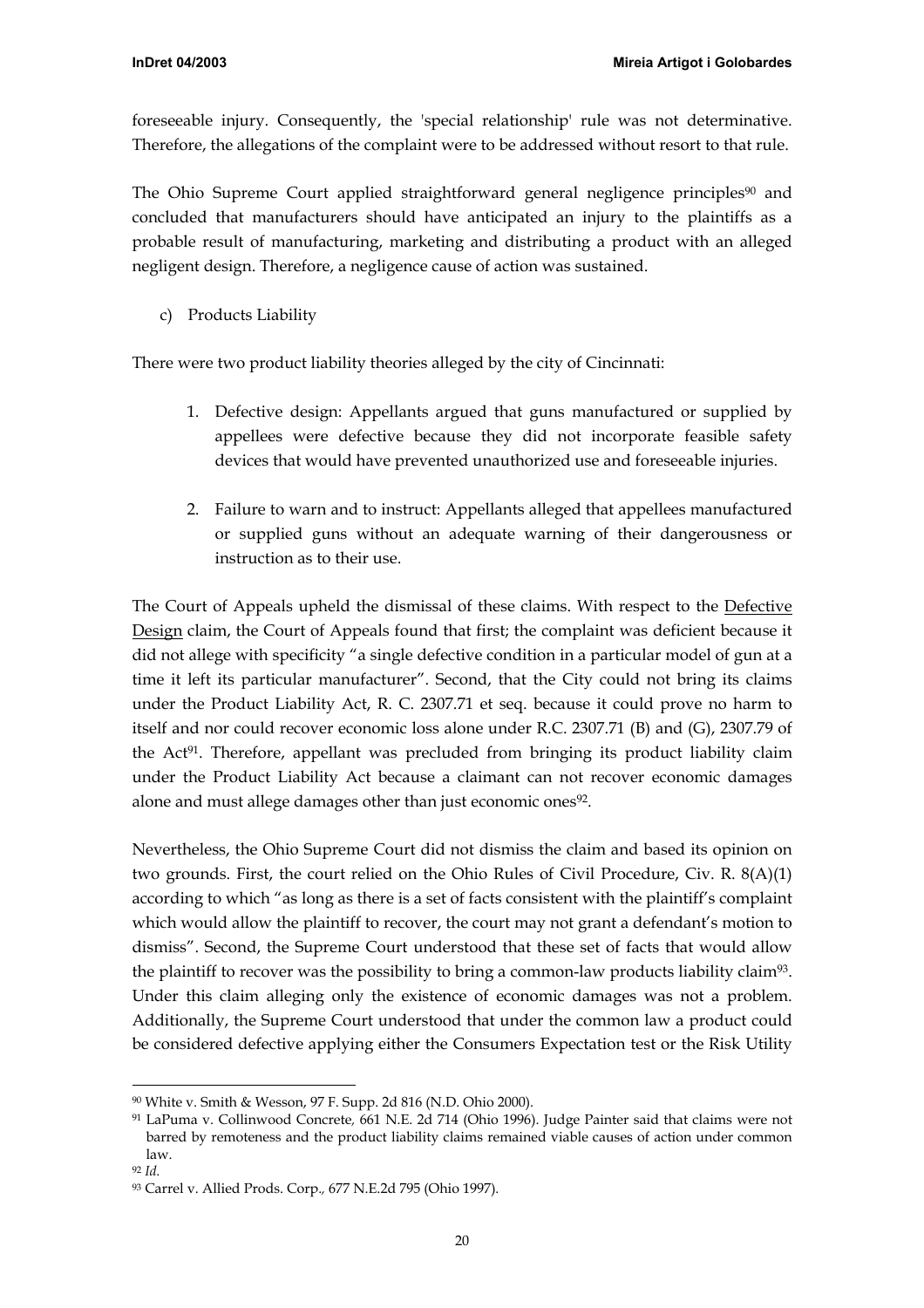test. Thus, a product would be defective if it would be more dangerous than what the reasonable consumer would expect or if the products' risks would outweigh its benefits.

With respect to the Failure to Warn claim, the Court of Appeals reasoned that the failure to warn claim could not go forward because the defendants owed no duty to warn when risks concerning firearms were open and obvious. However, as Judge Painter's stated in his concurrent opinion, some of the allegations involved risks that were not open and obviou[s94.](#page-20-0) As with the defective design claim, the Ohio Supreme Court considered that appellant could bring a common-law claim for failure to warn. Applying common law failure to warn grounds, the plaintiff had to prove that the manufacturer knew or should have known, in the exercise of reasonable care, of the risk of hazard about which it failed to warn and that the manufacturer failed to take precautions that a reasonable person would take in presenting the product to the public<sup>95</sup>. The highest Court of Ohio considered that the appellant properly alleged a failure to warn claim that withstood a motion to dismiss.

1) The claims were barred by the doctrine of remoteness

Remoteness<sup>96</sup> is not generally considered an independent legal doctrine. It is generally related either to the issues of proximate causation or considered wholly derivative of the harm suffered by a third party (this is what is called standing).

Courts have taken different positions regarding remoteness: some courts have found that remoteness bars recovery and others have understood the opposite. However, in order to determine whether the appellants claim was remotely caused by appellees conduct, the Ohio Supreme Court analyzed the factors established in *Holme[s97](#page-20-3)*.

In the Holmes case, the court offered three arguments in favor of considering that the directness of a relationship was a requirement for establishing causation:

- 1. Indirectness adds to the difficulty of proof when determining which of the plaintiff's damages can be attributed to the defendant's misconduct.
- 2. Recognizing the claims of the indirectly injured would complicate the apportionment of damages among plaintiffs when trying to avoid multiple and double recoveries.
- 3. These complications are unnecessary given that other parties who are directly injured and who can remedy the harm without these associated problems are available.

<span id="page-20-0"></span> <sup>94</sup> For the determination that guns did not involve "open and obvious risks", see White v. Smith &Wesson, 97 F. Supp. 2d. (N.D. Ohio 2000).

<span id="page-20-1"></span><sup>95</sup> Crislio v. T.C.H. Liquidating Co.*,*556 N.E.2d 1177 (Ohio 1990).

<span id="page-20-2"></span><sup>96</sup> For a discussion about the remoteness idea see Holmes v. Securities Investor Protection Corp., 117 L. Ed. 2d 532 (U.S. 1992).

<span id="page-20-3"></span><sup>97</sup> *Id.*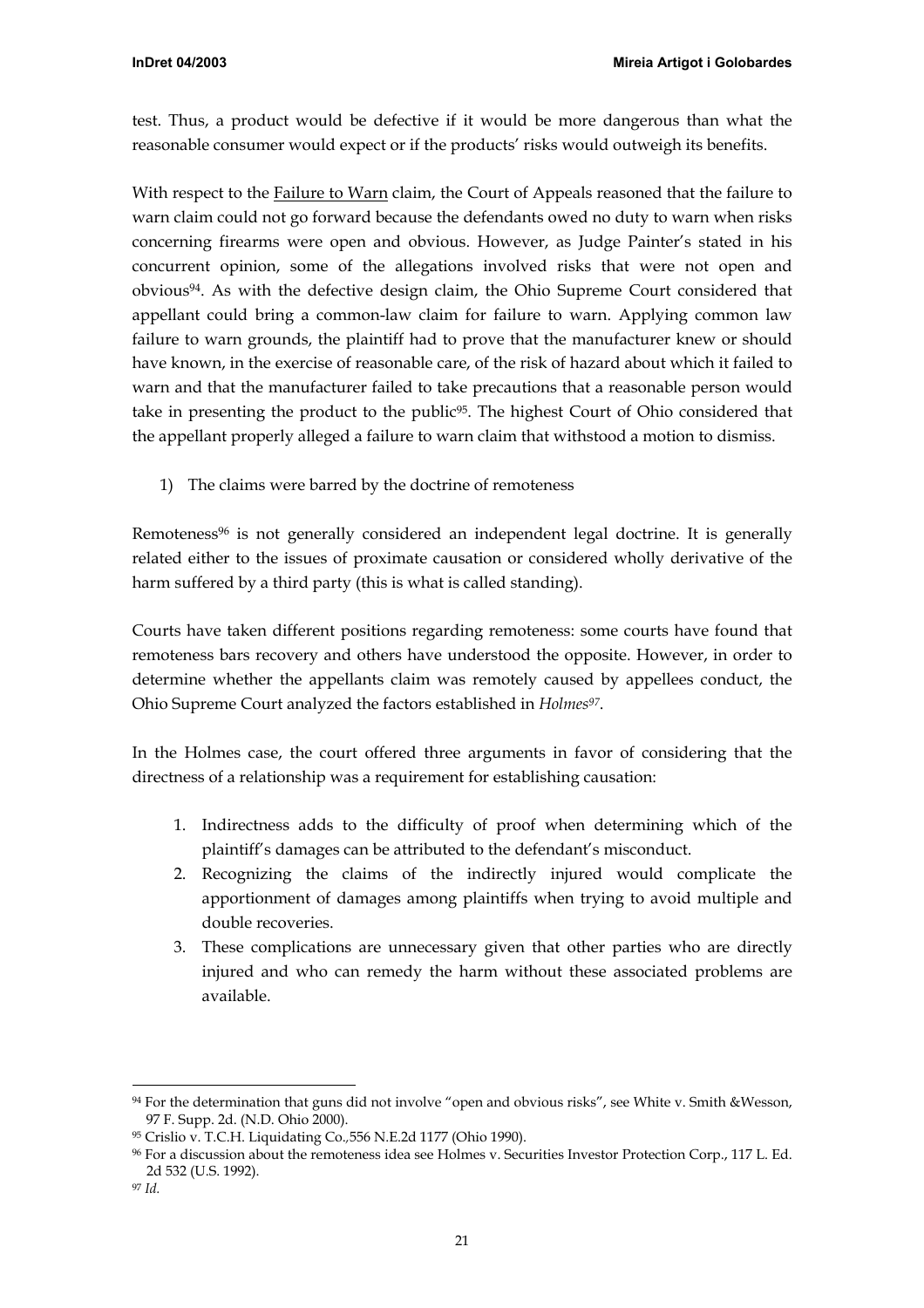Appellees maintained that even if appellant could establish any of the elements of the individual torts it alleged, the injuries to the city were still too remote to create liability on the part of the gun manufacturers and trade associations. Appellees argued that remoteness barred recovery because the causal connection between the alleged wrongdoing and the alleged harm was too remote and because the claims asserted were indirect and derivative of the claims of others.

The Court of Appeals followed the appellees' arguments concerning the remoteness and concluded that appellants' claims were too remote for recovery. However, the Ohio Supreme Court applied the *Holmes* test and understood that the appellant's claim withstood it because although appellant was indirectly attempting to protect its citizens from the alleged misconduct by the gun manufacturers and trade associations, appellant was seeking recovery for its own harm.

2) Appellant could not recoup expenditures for public services.

The city of Cincinnati – the appellant in this case - argued that the appellees' misconduct caused damages to it because it incurred in expenses that could have had other uses in benefit of the citizens of Cincinnati. On the other side, appellees contended that the costs of the public expenses for police, emergency, health, corrections, prosecution and other services were not recoverable because the city had the duty to provide these services<sup>98</sup>.

Generally, a municipality cannot reasonably expect to recover the costs of city services whenever a tortfeasor causes harm to the public. However, the Supreme Court of Ohio considered that in a case like this, recovery should be allowed because the continuing nature of the misconduct justified the recoupment of such governmental costs. Therefore, in case that appellant could prove all the elements of the alleged torts, recovery should be awarded.

3) Constitutional Arguments

Appellees further argued that claims of the City of Cincinnati would have Constitutional consequences because they believed that Cincinnati was attempting to regulate a national firearms industry and, therefore, as this would have Constitutional implications, its claims were barred under the Commerce Clause and the Due Process Clause of the U.S. Constitution. Despite the fact that no statute or regulation was involved in this case, appellees maintained that this litigation violated the Commerce Clause alleging that appellant was seeking extraterritorial jurisdiction over a conduct occurring outside Cincinnati's city limit[s99.](#page-21-1) However, the Ohio Supreme Court considered that the injunctive relief sought by appellants, although it would also affect out-of-state conduct, would not violate the Commerce Clause and that it was hence not possible to require the dismissal of the lawsuit on this ground.

<span id="page-21-0"></span><sup>98</sup> Flagstaff v. Atchison, Topeka & Santa Fe Ry. Co., 719 F.2d 322 (9th Cir. 1983).

<span id="page-21-1"></span><sup>99</sup> B.M.W. of N. Am. Inc. v. Gore*,* 116 S. Ct. 1589 (U.S. 1996).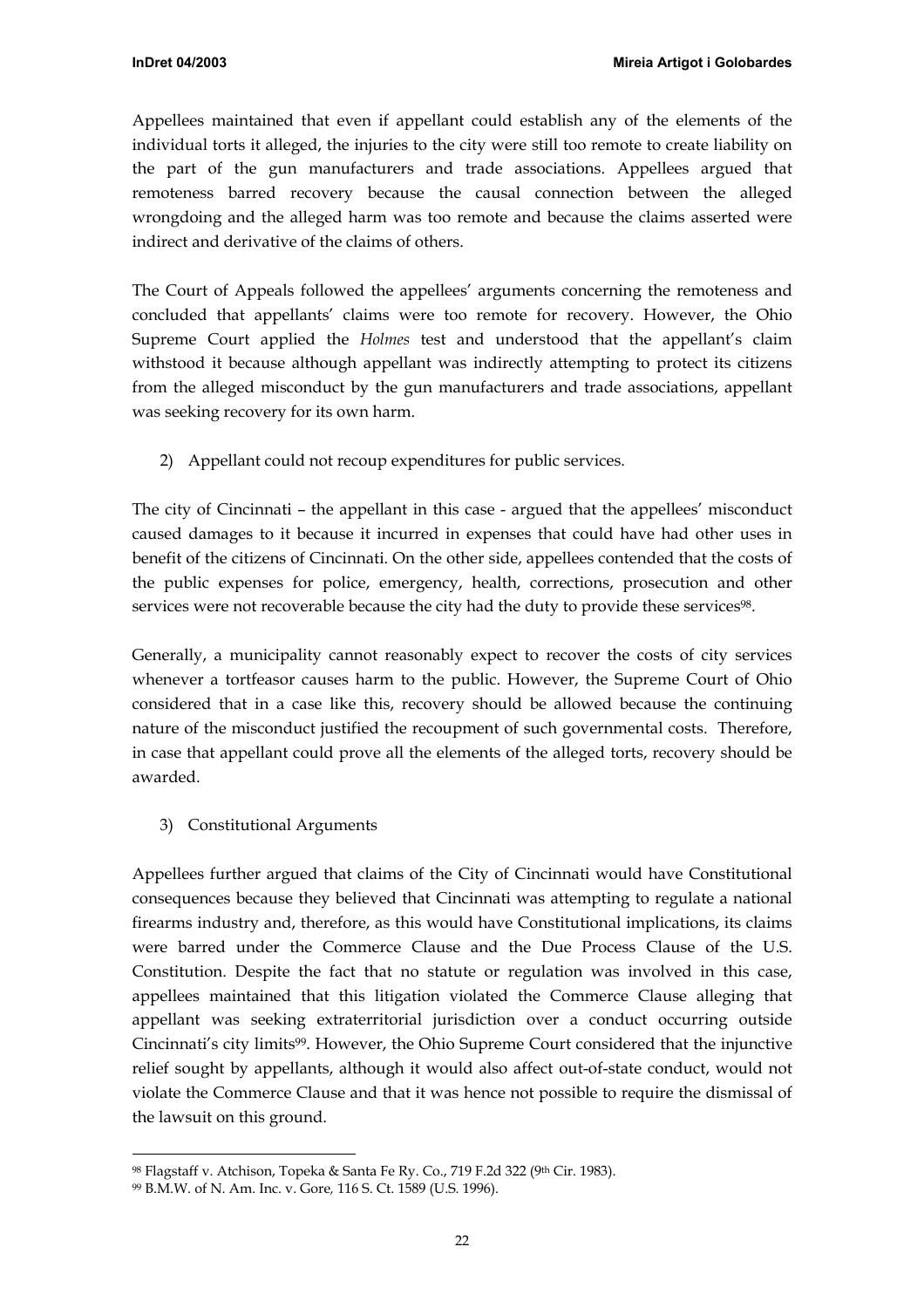<span id="page-22-0"></span>4) Conclusion

The Supreme Court of Ohio reversed the judgment of the Court of Appeals and remanded the cause to the trial court for further proceedings. The highest Court of Ohio understood that the appellant alleged the facts necessary to withstand a motion to dismiss under the Civ. R. 12 (B)(6) and therefore would have the opportunity to purse its claims in further proceedings.

Nevertheless, the reversal of the Court of Appeals judgment did not mean that the appellant would prevail upon remand. The Supreme Court of Ohio did not predict the outcome of the case and acknowledged the importance of allowing this type of litigation to pass the pleadings state.

As foreseeable, in this controversial case three judges concurred and three dissented and wrote two different dissenting opinions. The first one was written by Judge Moyer and Judge Cook wrote another separate opinion. Judge Lundberg Stratton concurred with both dissenting opinions.

1. Judge Moyer 's dissenting opinion

According to Judge Moyer, the issue was not whether the court agreed with appellant that in Cincinnati violence existed due to guns illegally obtained. The real issue was to determine whether the City had standing to assert its claims. Judge Moyer considered that, as a matter of law, the City's alleged injuries were too remote from the conduct of appellees and too derivative of the harms suffered by victims of gun violence. His dissenting opinion was mainly based on three arguments: the proximate causation issue, the complicated apportioning damages rules that would require the recognition of the city's claim, and the unnecessary inclusion of indirect plaintiffs in this type of suits.

a) Regarding the proximate causation issue, its limitation rested on the nature and degree of the connection between the defendant's acts and the events of which the plaintiff complaint. The dissent considered that generally, the application of the *Holmes* test to determine whether the plaintiff's claims were too remote or derivative was correct though he believed that the use of this test in that case was inadequate.

The dissent differentiated between quantitative and qualitative factors. Concerning the quantitative parameters, it was too difficult for the City of Cincinnati to prove which expenses were consequences of the manufacturers' conduct and which expenses were not derived from it.

From a qualitative perspective, the question was not whether the city could prove damages but whether the city could prove that those damages were attributable to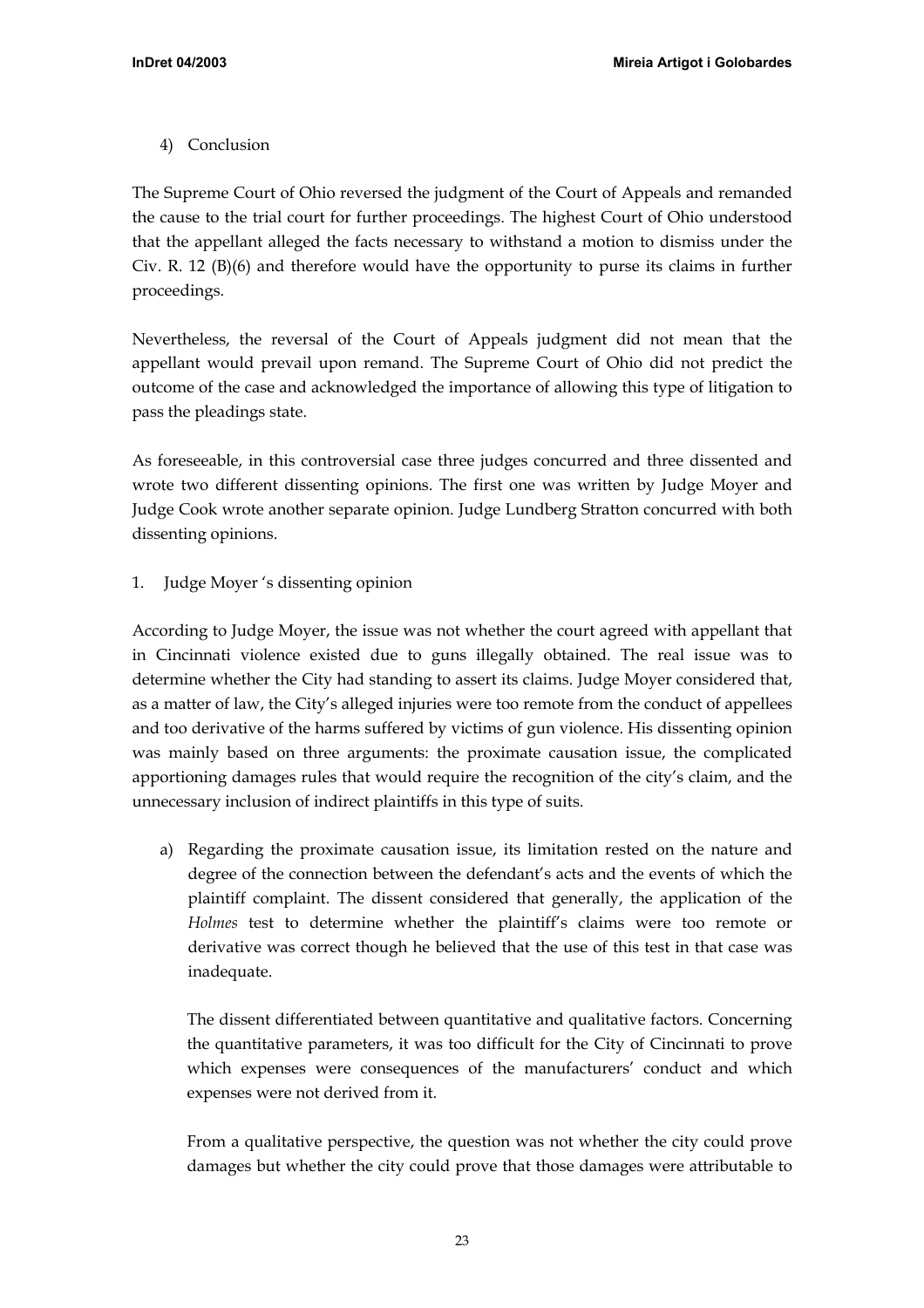the wrongdoing of the gun manufacturers as opposed to other independent factors[100.](#page-23-0) 

Thus, the dissent disagreed with the majority concerning the difficulty of determining that the expenses borne by the city were easily capable of proof and affirmed that there was a too high level of difficulty in determining the amount of the city's damages attributable to the conduct of the gun manufacturers.

b) Recognizing the city's claim would require a court to adopt complicated rules apportioning damages.

The dissent understood that the city's complaint was a derivative action because the city's damages were connected to death and injuries by individual citizens allegedly resulting from illegal guns or the use of legal guns by unauthorized users. Therefore, for almost every harm the city suffered there was at least one injured victim standing between the city and the gun manufacturers. Thus, the injured persons may also have claim against gun manufacturers. Under these circumstances, the fact that the city sought damages in part only for its own harm did not satisfy the *Holmes* test and even if the *Holmes* test was met, courts would be forced to adopt too complicated apportioning damages rules<sup>101</sup>.

c) Directly injured persons could remedy the harm alleged by the city.

Given that there were numerous directly injured victims of gun violence in Cincinnati, what *Holmes* required from courts was not to analyze whether these direct damages were possible to prove but to consider whether the difficulties inherent in applying complicated rules apportioning damages among multiple plaintiffs were justified. The difficult application of the *Holmes* test required affirming the judgment of the court of appeals.

2. Judge Cook's dissenting opinion.

Jude Cook's dissenting opinion was based on the argument that the Cincinnati's negligence-based claims should be barred by remoteness principles. Judge Cook structured his opinion in three different parts: the proximate causation issue, the failure to state a claim under Ohio Products Liability Act and, finally, an analysis of the public nuisance cause of action.

a) Judge Cook considered that it was necessary to distinguish between including a proximate-cause component within the conventional standing analysis and the requirement of proof of proximate cause as a substantive element. Given that

<span id="page-23-0"></span> <sup>100</sup> Holmes*, supra* at note 96.

<span id="page-23-1"></span><sup>101</sup> Second Circuit reasoning in Laborers Local 17 Health & Benefit Fun v. Philip Morris, Inc.*,* 191 F.3d 229 (2d. Cir. 1999).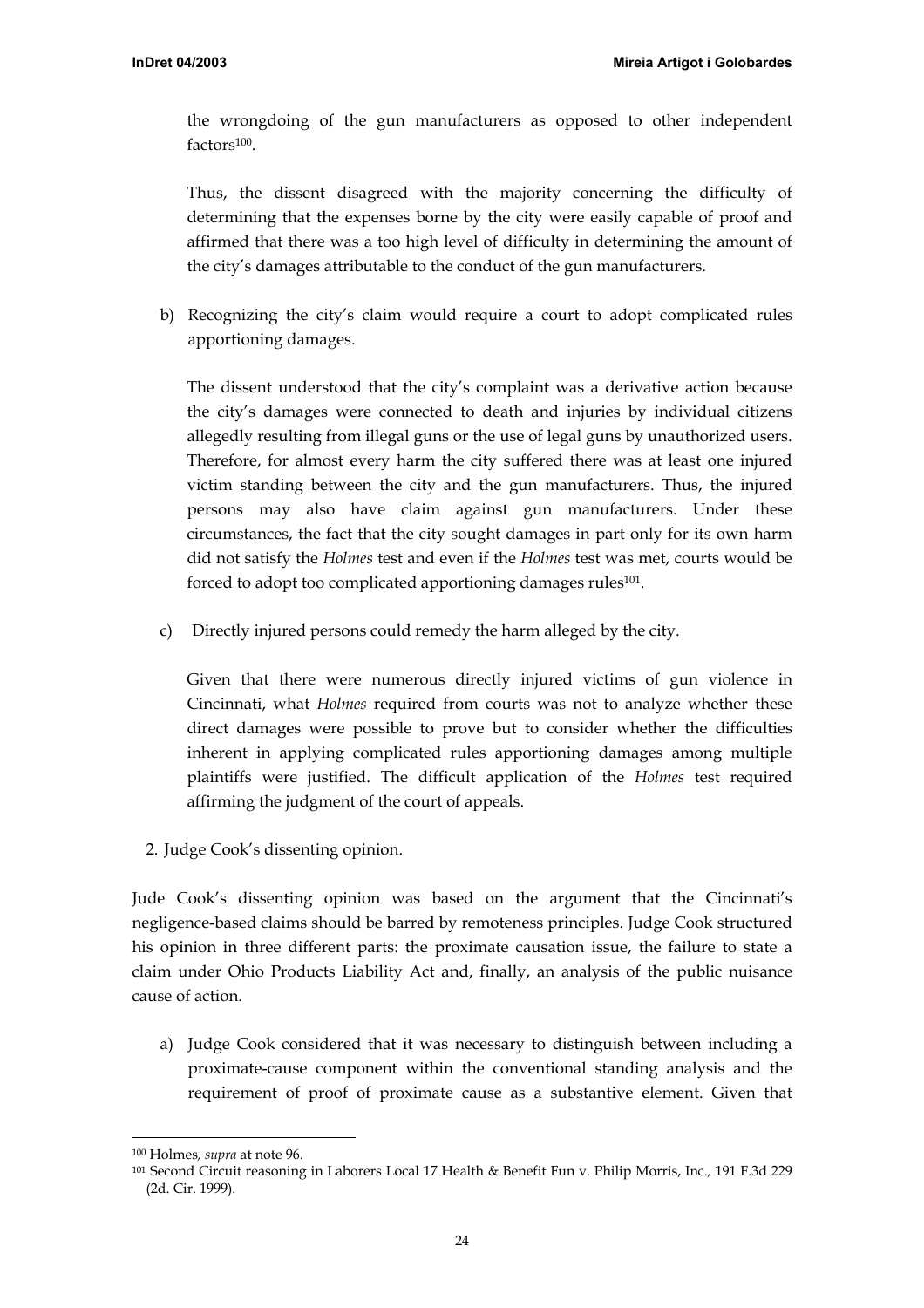<span id="page-24-0"></span>proximate cause was a substantive element that needed to be proved, it should not be included in the standing analysis. Therefore, the remoteness of the alleged harm should preclude the city form establishing proximate cause as a matter of law<sup>102</sup>.

b) The city's claims failed to plead a compensable injury and to state a valid claim under the Ohio Products Liability Act because it was an action for purely economic harm.

Judge Cook disagreed with the majority's holding that the city could maintain its common-law products liability claims alleging defective design and failure to warn because even assuming that the Act would not preempt these claims, the city did not plead valid common-law causes of action and the majority did not manage to cite a precedent case in which the court allowed a products liability claim to be a viable theory of recovery for a plaintiff in a similar situation to the one of the city of Cincinnati. Allowing such a claim could mean to extend products-liability law to new categories of potential plaintiffs without reasoning on how this could be so.

c) Concerning the public nuisance cause of action, the dissent agreed with the majority in accepting that remoteness did not necessarily prevent the city from stating a valid claim but considered that this cause of action should fail as well because public nuisance law did not go as far as the city would have liked to extend it.

Despite the broad content of the concept of public nuisance, the dissent presented several conceptual limitations that would preclude the city of Cincinnati to state a valid public nuisance claim:

- a) First, the defendants' marketing and distribution practices cause harm only through intervening actions of persons not within the defendants' control.
- b) Second, allowing the city's action would make possible to consider any given activity to be a public nuisance and given that defendants were subject to extensive federal regulation concerning their activities, the majority's decision to allow a nuisance claim would promote a legislative judgment by the court.

# *4. Critique of Public Nuisance Suits Against Firearm Manufacturers*

## **4.1. The Strict Liability v. Negligence Debate**

The underlying decision about the legal doctrine that should be applied on gun manufacturers when determining their liability for the harm caused by the guns they produce to third parties is the decision of imposing negligence or strict liability on them.

<span id="page-24-1"></span> <sup>102</sup> Philadelhpia v. Beretta U.S.A. Corp.*,* 277 F.3d 415 (3d Cir. 2002).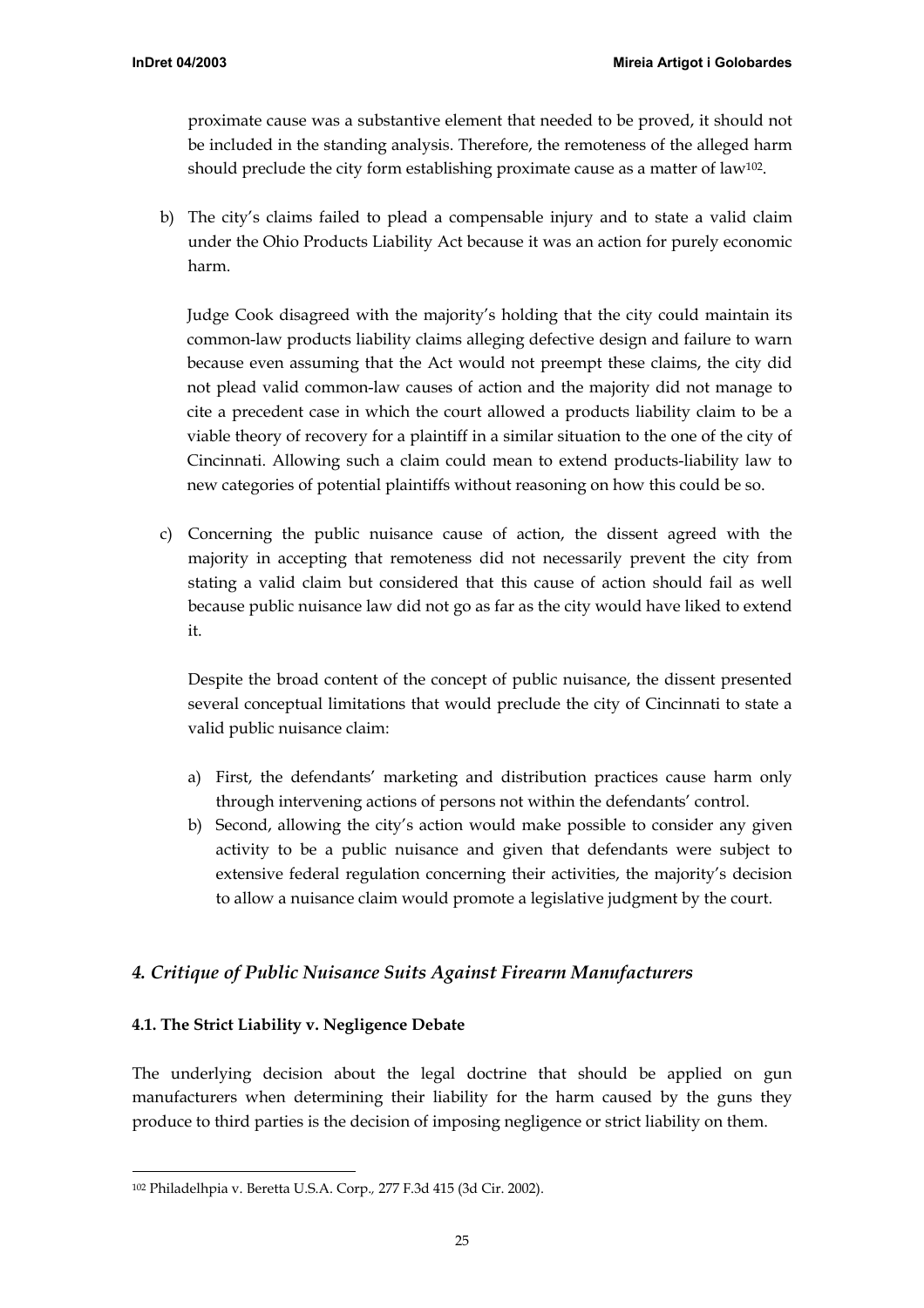The Restatement (Third) § 1 establishes that product manufacturers are strictly liable with respect to persons and property for harm caused by the product defect.

"Liability of Commercial Seller or Distributor for Harm Caused by Defective Products: One engaged in the business of selling or otherwise distributing products who sells or distributes a defective product is subject to liability for harm to persons or property caused by the defect."

Therefore, in order to be able to hold liable any of the members of the distributive chain it is necessary first to qualify the product as defective. Thus, the analysis is divided in two phases: a first negligence-based step in which it is considered whether a product is defective or not; and a second phase in which the manufacturer is hold liable for the harm caused by the product in the case that previously the product has been qualified as defective.

Thus, when the product is defective, strict liability regime holds all members of the commercial chain strictly liable for the harm caused by the defect. Whether the defect was discoverable by the seller turns to be totally irrelevant[.103](#page-25-0) Nevertheless, in order to avoid being held liable, to the only defense that each member of the distributive chain has is to argue that there was no defect when the product left their hands and therefore it appeared afterwards.

Conversely, in the case that the product was not defective, the plaintiff-victim would need to prove that the purchaser of the product was negligent when managing it and that this negligence was the cause of its harm. Therefore, under these circumstances the harmed non-purchaser victim would not have a strict liability claim against the members of the distributive chain but instead would have a negligence action against the purchaser of the product.

As mentioned before, under products liability, the major problem presented by the gun suits for holding gun manufacturers liable for the harm caused by the guns they commercialize is the lack of defect. Therefore, if the gun purchaser is not negligent, under the general regime established in the Restatement the third-party victim is not compensated.

In contrast, if it was considered that the applicable liability regime to gun manufacturers was strict liability; they would take appropriate care and incorporate potentially adequate safety features in the guns and would sell the product at the price reflecting the cost of the products and the future expected liability[104.](#page-25-1) However, if strict liability was imposed on gun manufacturers and they would raise the price in order to internalize the expected liability; this "tax" would make the market price to be inefficiently high and the market quantity to be inefficiently low. Therefore, an efficient equilibrium would not be reached.

<span id="page-25-1"></span><span id="page-25-0"></span> <sup>103</sup> JAMES A. HENDERSON JR., AARON D. TWERSKI, PRODUCTS LIABILITY: PROBLEMS AND PROCESS, (4th ed. 2000). 104 Steve Shavell, *Strict Liability versus Negligence*, 1 Journal of Legal Studies, (1980).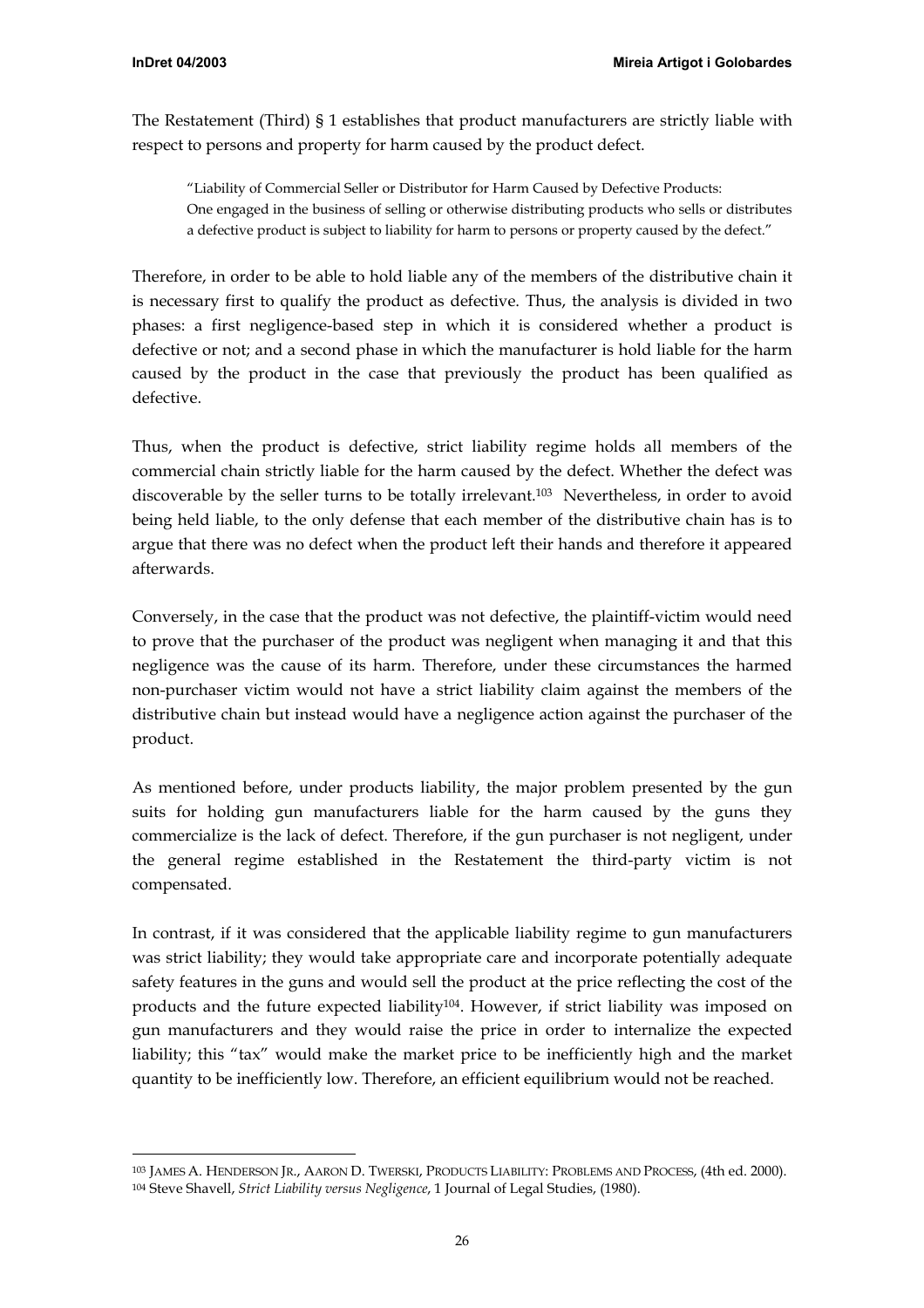<span id="page-26-0"></span>On the other side, imposing strict liability on gun manufacturers for paying to the harmed victim the shortfalls that insolvent consumers could not pay would not be a good normative criterion and would create and undesired uncertainty in the market.

Concluding, strict liability on gun manufacturers would not lead to an efficient equilibrium because only high risk consumers (potential criminals, for example) would be willing to pay a high price for the product. Law abiders, instead, would not be generally willing to pay for a price that would reflect the expected liability of gun manufacturers and therefore would not buy the product. As a result, there would be an adverse selection effect according to which purchasers that were law abiders would not buy the product at this high price and high risk consumers such as criminals would still be willing to buy it.

Therefore, the negligence-based products liability system according to which a manufacturer is held liable for the harm caused by the product in the case that the product was defective is a good approach that incentives both parties to take care and to behave efficiently.

## **4.2. Is the Public Nuisance Doctrine Correctly Applied?**

As explained earlier, the public nuisance doctrine is a unique tort that focuses on the rights of the general public rather the ones of a particular person harme[d105.](#page-26-1) However, this is a broadly defined tort with more flexible limits than the ones presented by the traditional tort categories. Thus, the determination of whether a defendant's conduct created or contributed to a public nuisance is very fact-specific because there is no type of conduct required and there is no limit to a particular instrumentality or means of interference with public rights. This flexibility made possible these type of claims against the firearms industry. Additionally, some commentators misunderstood it and considered this tort as open-ended or without limits[.106](#page-26-2) 

However, through these suits against the gun industry courts have defined the limits[107](#page-26-3) of this tort and have determined its elements in order to assess whether damages would be appropriate or not. In doing so, two basic elements have been considered when defining public nuisance:

- 1. The defendant's conduct created or contributed to a substantial, unreasonable interference with common public rights and,
- 2. The defendant failed to take reasonable measures that would have eliminated or ameliorated the harm.

<span id="page-26-1"></span> <sup>105</sup> David Kairys, *The Governmental Handgun Cases and the Elements and Underlying Policies of Public Nuisance Law*, 32 Conn. L. Rev. 1175, 1175 (2000).

<span id="page-26-2"></span><sup>106</sup> *Id.* at 1176.

<span id="page-26-3"></span><sup>107</sup> *Id.* at 1177.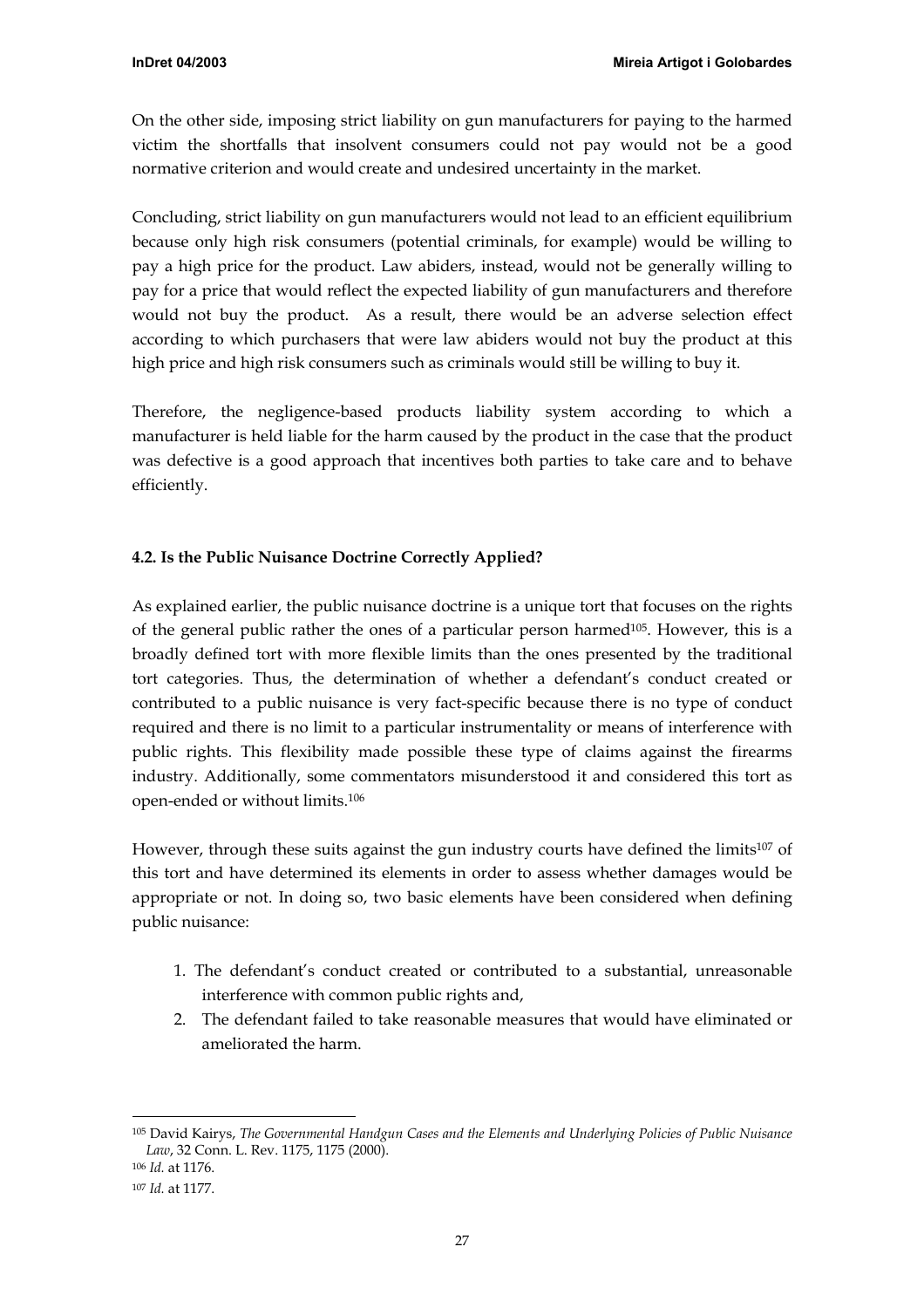Even though the elements that describe public nuisance are still broad, the main problem presented in gun cases is the determination of the first element presented above. It is not obvious that the conduct of the different participants in the gun industry constitutes an unreasonable interference with a common public right given that gun manufacturing and distribution are lawful activities that are "heavily regulated" by federal, state and local authoritie[s108.](#page-27-0) This was the basic argument used by the court in the *City of Cincinnati v. Beretta, U.S.A. Corp.*, when it judiciously declined to expand the common law public nuisance doctrine to gun manufacturing cases.

On the other side, in order to prevail in a nuisance claim, the Ohio Supreme Court considered that the plaintiff should have shown the defendant's negligent conduct by establishing as a matter of law the existence of a duty owed by gun manufacturers. However, concluding that the conduct of gun manufacturers constituted a public nuisance raises different issues.

First, it is very difficult and undesirable to conclude that gun manufacturers owe a duty to third parties. If this duty was owed it would be very difficult to limit the extension of duties owed to unknown third parties in any kind of context. It is necessary to determine when duties are owed before the harm takes place instead of creating duties *ex post*, when parts of the society do not like the consequences of a certain social situation. However, it might be possible to argue that gun manufacturers should owe a duty to third parties. It would even be desirable that the gun industry would pay for the cost of the harm caused by the criminal use of the firearms they market. Public nuisance, however, is not the instrument to create this duty given that guns are legal market products. It would be necessary and important to regulate this duty and the burdens that the gun industry would bear in order to send a clear signal to the gun industry about the potential liabilities they might be exposed to.

Second, public nuisance claims against gun manufacturers present a causation problem<sup>109</sup> because the cause of the injuries to the victims is not directly related to the act of assembling and building guns. Instead, injuries are usually caused by the unauthorized use of a final, non-defective product like a manufactured gun by a third party. Plaintiffs generally allege that there should be liability for the harm caused by the use of guns purchased through "straw purchases"[.110](#page-27-2) Straw purchases are gun sales in which a nonqualified buyer  $(B_2)$  is using a qualified buyer  $(B_1)$  to do the purchase from the manufacturer or gun seller in order to afterwards acquire the gun from that qualified buyer  $(B<sub>1</sub>)$ . However, the causal link between the actual conduct of gun manufacturers and the harm caused by the product they manufacture is not a direct one, since there is always an intermediate non-controllable agent – a qualified or non-qualified buyer- between the product and the actual victim.

<span id="page-27-0"></span> <sup>108</sup> Joseph W. Cleary, *Municipalities Versus Gun Manufacturers: Why Public Nuisance Claims Just Do Not Work*, 31 U. Balt. L. Rev. 273, 285 (2002).

<span id="page-27-1"></span><sup>109</sup> *Id.* at 300.

<span id="page-27-2"></span><sup>110</sup> Kairys, *supra* note 105 at 1184, also see

<http://www.bradycampaign.com/press/release.asp?Record=487>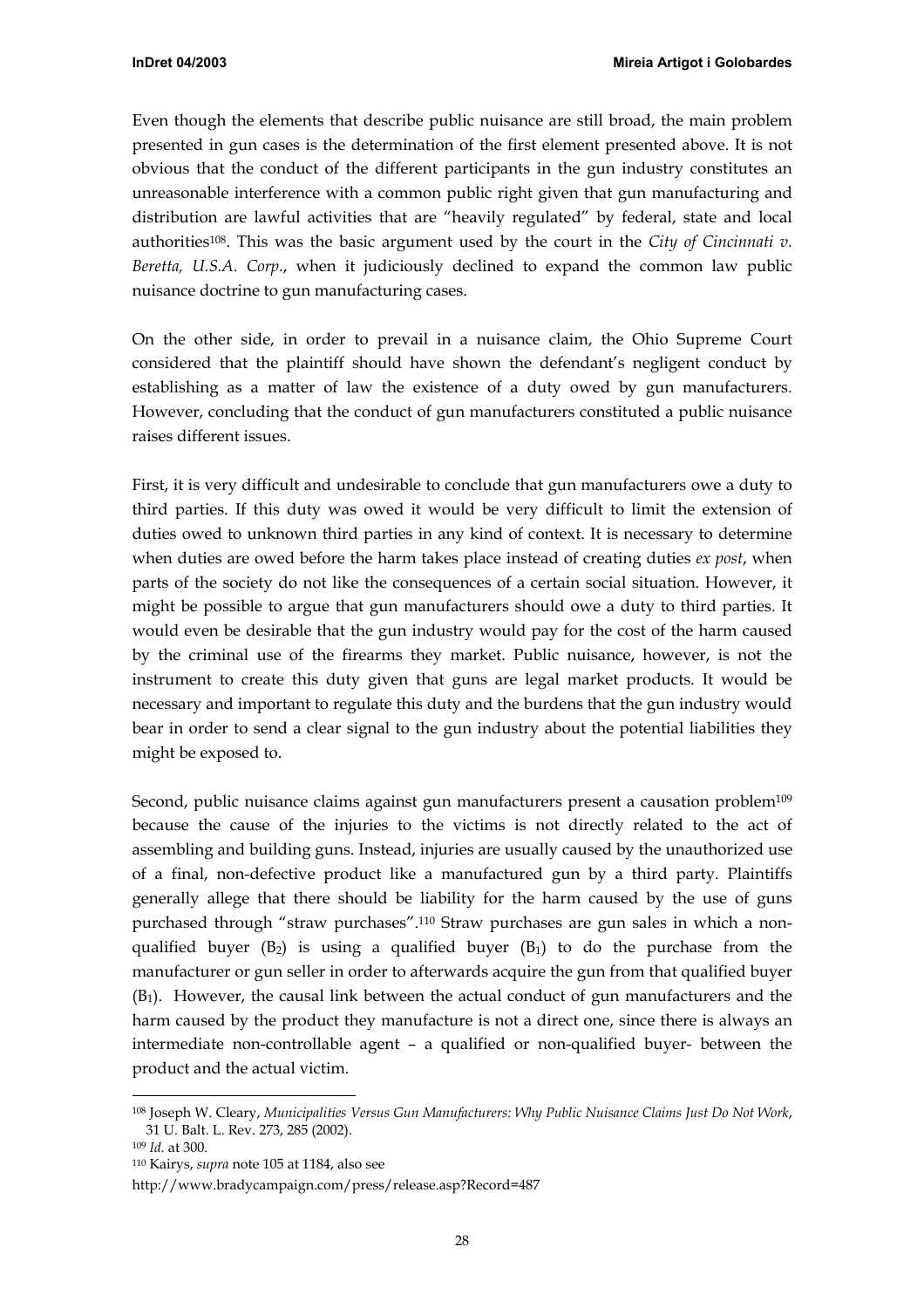<span id="page-28-0"></span>Related to the causation issue, there is a remoteness problem discussed earlier. Even though some scholar[s111](#page-28-1) consider that the public nuisance doctrine should be an exception to the remoteness rule, courts' jurisprudence has not supported this idea. However, the application of the public nuisance doctrine in these cases would violate the products liability rule against recovery of "remote damages"<sup>112</sup>.

In the undesired case that courts understood that the public nuisance doctrine was applicable in gun cases, an additional problem would arise: the determination of its appropriate remedy. In the public nuisance context, remedies<sup>113</sup> are generally directed at the abatement of the nuisance and typically include an injunctive relief and damages. However, these traditional remedies are not possible to implement in the gun context. A court can not grant an injunctive relief against a certain defendant for the damages caused by a firearm because this is a non-defective product legally marketed.

Therefore, in the Cincinnati case[114](#page-28-4) the Ohio Supreme Court excessively stretched the public nuisance doctrin[e115](#page-28-5) when justifying the non-dismissal of the claim because the essential content of the elements that constitute the public nuisance tort are not present in gun cases.

# **4.3. Even if Literally Applicable, Is the Doctrine Appropriately Applied?**

Even if the public nuisance doctrine was valid in the gun context, it would not be appropriately applied even when it is argued that in economic terms cities are subsidizing the gun industry by absorbing a relevant portion of the damage done by their products<sup>116</sup>. The use of the public nuisance doctrine presents several problems from a conceptual and from a practical standpoint.

Conceptually, the expenses that municipalities incur as a consequence of the harm caused by firearms does not seem to fit into the category and the concept of public nuisance. It is true that had the harm caused by firearms not existed, municipalities could have used the money for police, health care, firefighters, and for providing other public services to the citizens. However, these public expenses do not derive from a public nuisance and therefore should not be recoverable. They are consequence of the use – sometimes the illegal use – of a legally marketed non-defective product. Therefore, the costs derived from the use that citizens do of a certain legal and non-defective product like automobiles, tobacco, knives, guns, etc., should be considered a municipal burden to bear by municipalities instead of qualifying these expenses as costs of a public nuisance.

<span id="page-28-1"></span> <sup>111</sup> Handler & Erway, *supra* note 71 at 491.

<span id="page-28-6"></span><span id="page-28-2"></span><sup>112</sup> *Id.* at 490.

<span id="page-28-3"></span><sup>113</sup> Kairys, *supra* note 105 at 1177.

<span id="page-28-4"></span><sup>114</sup> City of Cincinnati v. Beretta U.S.A. Corp*.*, 768 N.E.2d 1136 (Ohio 2002).

<span id="page-28-5"></span><sup>115</sup> And all the tort theories included in the cause of action.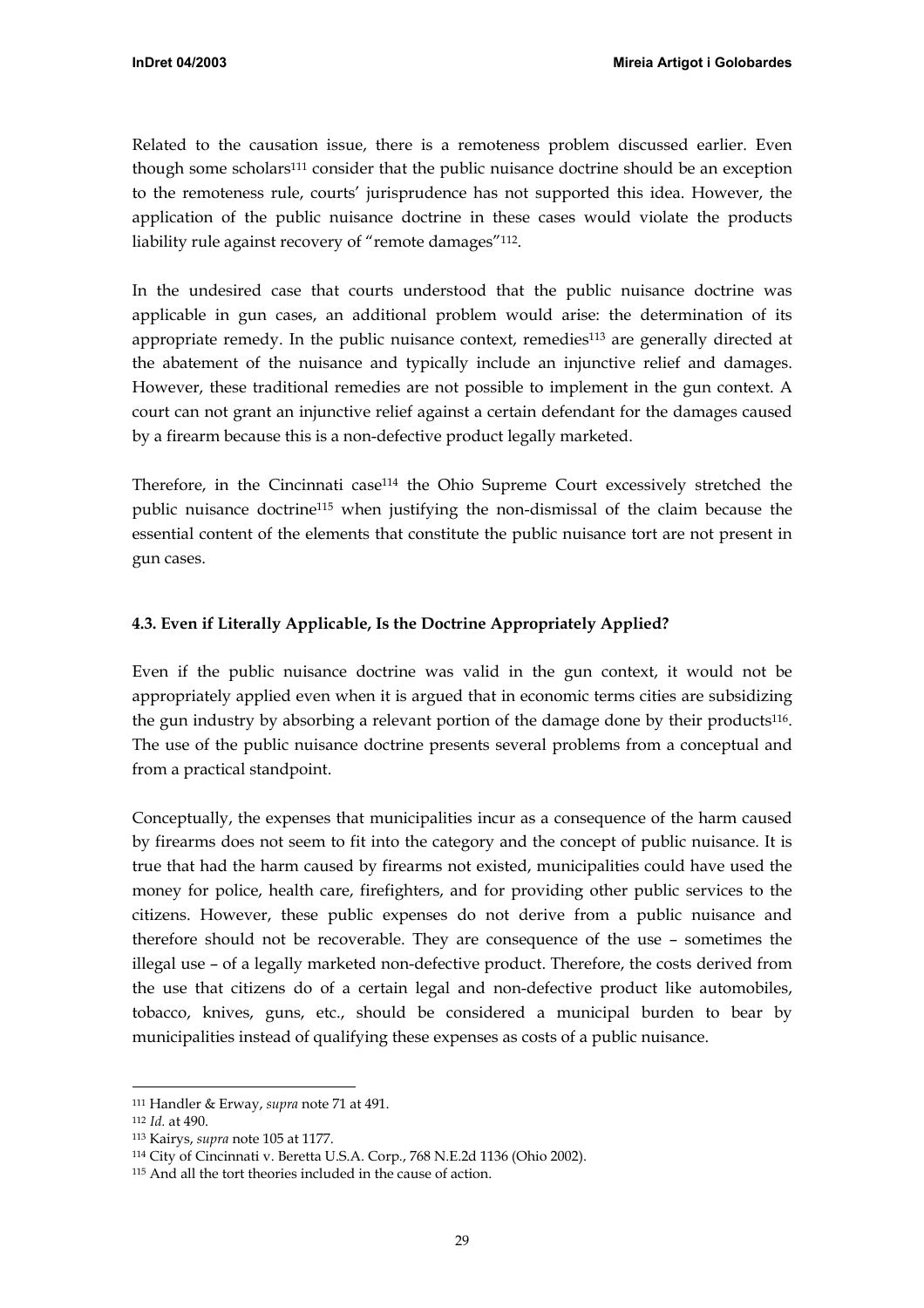Thus, in case that society as a whole would conclude that these are costs that should not be assumed by the municipalities' public budget, the legislature – and not the courts - should decide that these products should be deemed as public nuisances.

On the other side, the underlying claim that plaintiffs bring before the court is a products liability claim: plaintiffs are seeking damages caused by the use of a legally commercialized product. Moreover, when public nuisance is alleged, instead of pleading a products liability cause of action – claims based on products liability theories do not pass the pleadings' stage -, implicitly plaintiffs are asking courts to ignore products liability rule[s117.](#page-29-0) This is the legal theory that should apply in cases in which plaintiffs seek damages caused by a product. Therefore, even though a very broad interpretation of the public nuisance doctrine would allow this type of claims, products liability should be the legal theory applied. Thus, public nuisance is pleaded not because it is the applicable doctrine in these cases but because gun cases are not embraced by the traditional products liability categories.

Finally, public nuisance historically arose for protecting and restricting the encroachment to royal property or public highways because it was considered an infringement upon the rights of the crown or the general public. When the term evolved it included any act not warranted by law or an omission to discharge a legal duty, which inconvenienced the public in the exercise of rights common to all. It was not until the sixteenth century that the crime of public nuisance, for the first time, also became the tort of public nuisance.

As mentioned earlier, public nuisance can also give rise to a private tort claim if the plaintiff can show that, as a result of the public nuisance, he sustained injuries different in kind from those suffered by the public in general. This qualification has persisted, and it is held that a private individual has no action for the invasion of the purely public right unless his damage is in some way to be distinguished from that sustained by other members of the general public. It is not enough that he suffers the same inconvenience or is exposed to the same threatened injury as everyone else<sup>118</sup>. Nowadays, though, public nuisance can be an activity that causes air pollution, water pollution, noise disturbances or a dangerous condition<sup>119</sup>.

However, even though the public nuisance concept has expanded its content, the real issue that society – and not courts - should decide is which activities are going to be considered legal and socially necessary activities and therefore the costs derived from them are going to be borne by the society as a whole; and which ones are going to be deemed public nuisances and therefore the costs derived from them should be borne by the different agents participating in that industry, instead of holding liable the participants of a certain

 <sup>116</sup> Kairys, *supra* note 19 at 5.

<span id="page-29-0"></span><sup>117</sup> Handler & Erway, *supra* note 71 at 491.

<span id="page-29-1"></span><sup>118</sup> L. Mark Walker and Dale E. Cottingham, *An Abridged Primer On The Law Of Public Nuisance*, 30 Tulsa L.J. 355, 356 (1994).

<span id="page-29-2"></span><sup>119</sup> Cleary, *supra* note 1098 at 302.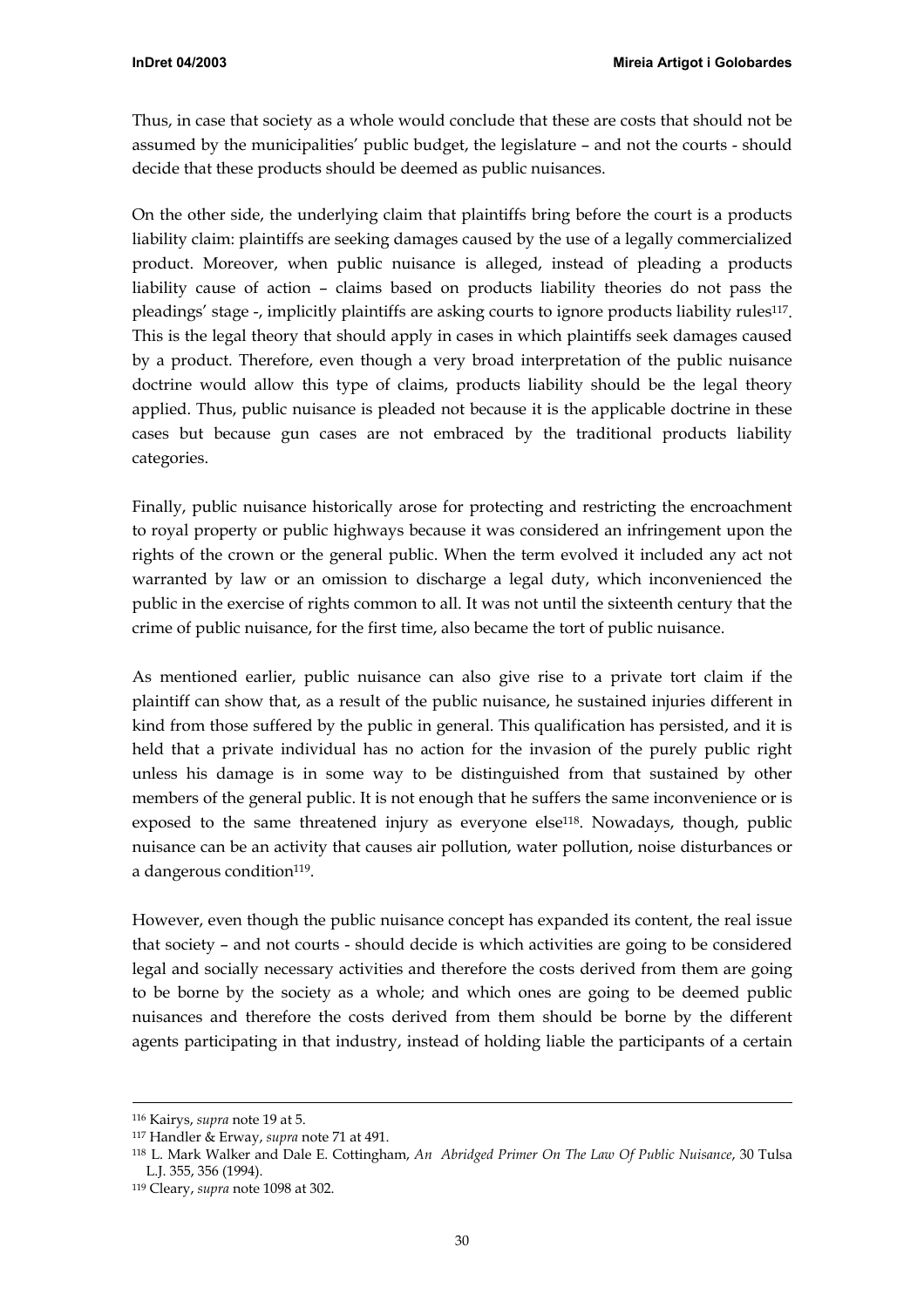<span id="page-30-0"></span>legal and heavily regulated industry of the costs derived from their legally marketed product.

# **4.4. Is Public Nuisance Just a Way to Avoid the Pitfalls of Products Liability and Negligence Law?**

The gun cases like the one analyzed in this paper are not nuisance cases<sup>120</sup> because they do not present the *prima facie* elements of public nuisance. Public nuisance is not based on fault or a strict liability based tort because the defendant's conduct need not to be unlawful or tortious, it just needs to violate a public right $121$ . However, the problem is to determine what is the public right that might be violated by firearms in a society where the possession of firearms is legal.

It would not be appropriate to understand that the costs and consequences derived from an industry legally participating in the market are public nuisances because theses lawsuits implicitly would regulate and alter the behavior of entire legal industries<sup>122</sup> and a court is not the place to take such decisions.

The majority of the plaintiffs in the gun cases want to seek damages from gun manufacturers, distributors and sellers for the harm caused by their products. But these claims should be brought under products liability theories. It is important to notice that once public nuisance got popular, every plaintiff who had already filed a products or negligence case, *added* a public nuisance claim to the complaint not because it was an additional adequate legal theory supporting their cause of action but because it was an alternative in case that the negligence or the products claims would fail.

Given the weak legal framework<sup>123</sup> in which these gun claims are based, it is important that courts would understand that the public nuisance doctrine does not embrace these cases because this would create a socially and economically undesired uncertainty in the firearm and in other industries –like automobiles, fast-food, etc. - that would feel threatened by the liability that could potentially be imposed on them under such a public nuisance doctrine. These industries legally market their products. However, cars and fast food are products that cause harms to people such as car accidents, personal injuries, deaths, contamination, etc. or health problems such as cholesterol, high blood pressure, etc. If firearms would be considered products that cause a public nuisance, the gun industry would have to internalize those costs and spread them through the price of their products. However, it would be very difficult – if not impossible - to limit this theory of recovery to the plaintiffs in the gun cases and not to allow this type of suits to expand to other industries whose products eventually cause harm to people and might cause municipalities to incur in expenditures. Therefore, the uncertainty created by the potential exposure to liability to the

<span id="page-30-1"></span> <sup>120</sup> Handler & Erway, *supra* note 71 at 491.

<span id="page-30-2"></span><sup>121</sup> Kairys, *supra* note 105 at 1178.

<span id="page-30-3"></span><sup>122</sup> Handler & Erway, *supra* note 71 at 490.

<span id="page-30-4"></span><sup>123</sup> Products liability and negligence theories do not cover gun cases and the public nuisance doctrine should not be available.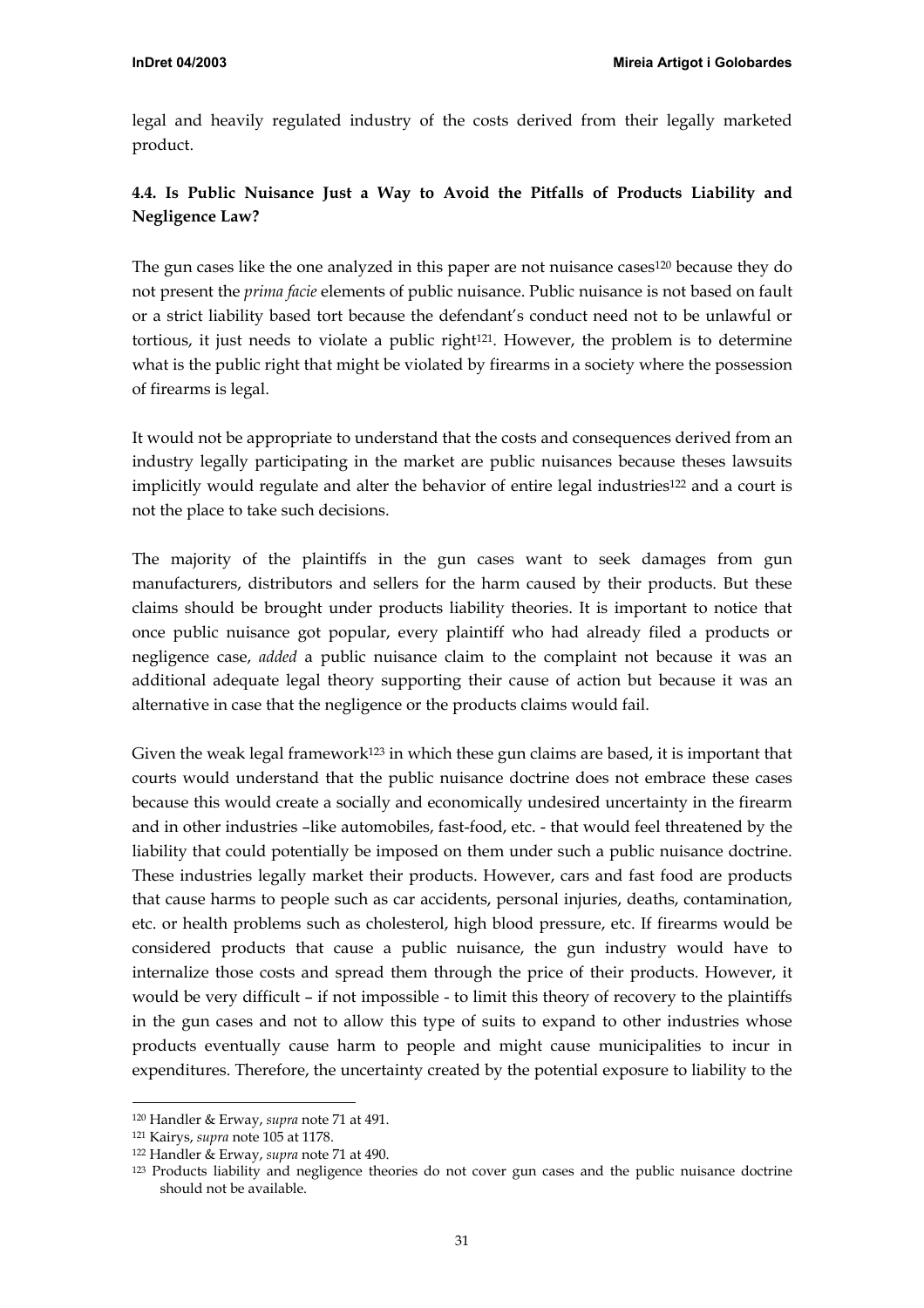<span id="page-31-0"></span>industries whose legally market products might cause harm to individuals and that would provoke expenditures to municipalities is not desirable for the economy and for the society as a whole.

This, however, does not mean that the firearm industry should be as free from liability as it until now needs to be. The use of firearms is a problem in the U.S.A. that should be a public concern not only for the economic costs it has for the society but for the amount of injuries and deaths that they cause to people.

However, the public discussion in the U.S. concerning the crime rate should separate two different issues: first, the decision whether to hold gun manufacturers liable for the harm caused by their products when reaching the criminal market; and second, the determination of the legal framework under which the firearm industry should be held liabl[e124.](#page-31-1) So far, in the gun litigation context both questions seem to be mixed; one decision is to consider that the gun industry should be liable; another issue is to determine under what legal theories it should be held liable. From a legal perspective, it is not be wise to stretch and use the inappropriate existing tort categories in order to hold gun manufacturers liable when their conduct does not fit in any tortious conduct subject to liabilit[y125](#page-31-2) because in doing so, this represents an inadequate and discretional application of the existing legal instruments.

## *5. Conclusion*

A public nuisance claim is the vehicle provided by civil law for executive branch officials to seek immediate relief to stop and remedy conduct that is endangering the public<sup>126</sup>.

<span id="page-31-1"></span><sup>&</sup>lt;sup>124</sup> The discussion about the type of regulation that should be implemented in order to decrease the criminal rate in the U.S. is beyond the scope of this paper. However, it is nevetheless interesting to consider the effect on the criminality of a greater or lower regulation of guns. It is generally considered that a greater regulation of guns would reduce the incidence of gun violence because individuals would face more difficulties when trying to buy a gun. However, there have been proposals in the literature in the opposite direction. Some authors like Professors Lott and Landes (*See* John R. Lott and William M. Landes, *Multiple victim public shootings, bombings, and right-to –carry concealed handgun laws: contrasting private and public law enforcement*, John M. Olin Law & Economics Working Paper no. 73, 1999) proposed allowing concealed handgun laws to reduce for example, the incidence of public shootings. The idea behind this proposal is that when a criminal is considering whether to shoot in a public place, if he knows that possibility of encountering the potential victim who is armed may deter him from the attack. This conclusion derives from the economic model of crime that predicts that in the case that concealed handguns were allowed, the potential perpetrator's cost of acting would raise and the expected benefit would be reduced. Even though not all potential offenders would alter their behavior, some individuals would be deterred from carrying out a shooting spree because the changes in the costs and benefits derived from the action would be sufficiently large to make their net gain from acting negative. The magnitude of this deterrent effect will depend on how many individuals are in the margin so that allowing carrying concealed handguns changes the net benefit of their actions from positive to negative. Thus, according to this economic model allowing carrying concealed handguns would reduce the number of mass shootings and the amount of harm per shooting. However, the prediction of the the magnitude of the regultory effect on the crime rate is beyond the scope of this paper.

<span id="page-31-2"></span><sup>&</sup>lt;sup>125</sup> For an opposite opinion and a defense of the use of strict liability for handgun manufacturers see Paul R. Bonney, *Strict Liability for Handgun Manufacturers*, 1985, in ECONOMIC ANALYSIS OF TORT AND PRODUCTS LIABILITY LAW, 221-247 (Jenny B. Wahl ed. Garland Publishing, Inc., 1998).

<span id="page-31-3"></span><sup>126</sup> Kairys, *supra* note 105 at 1176.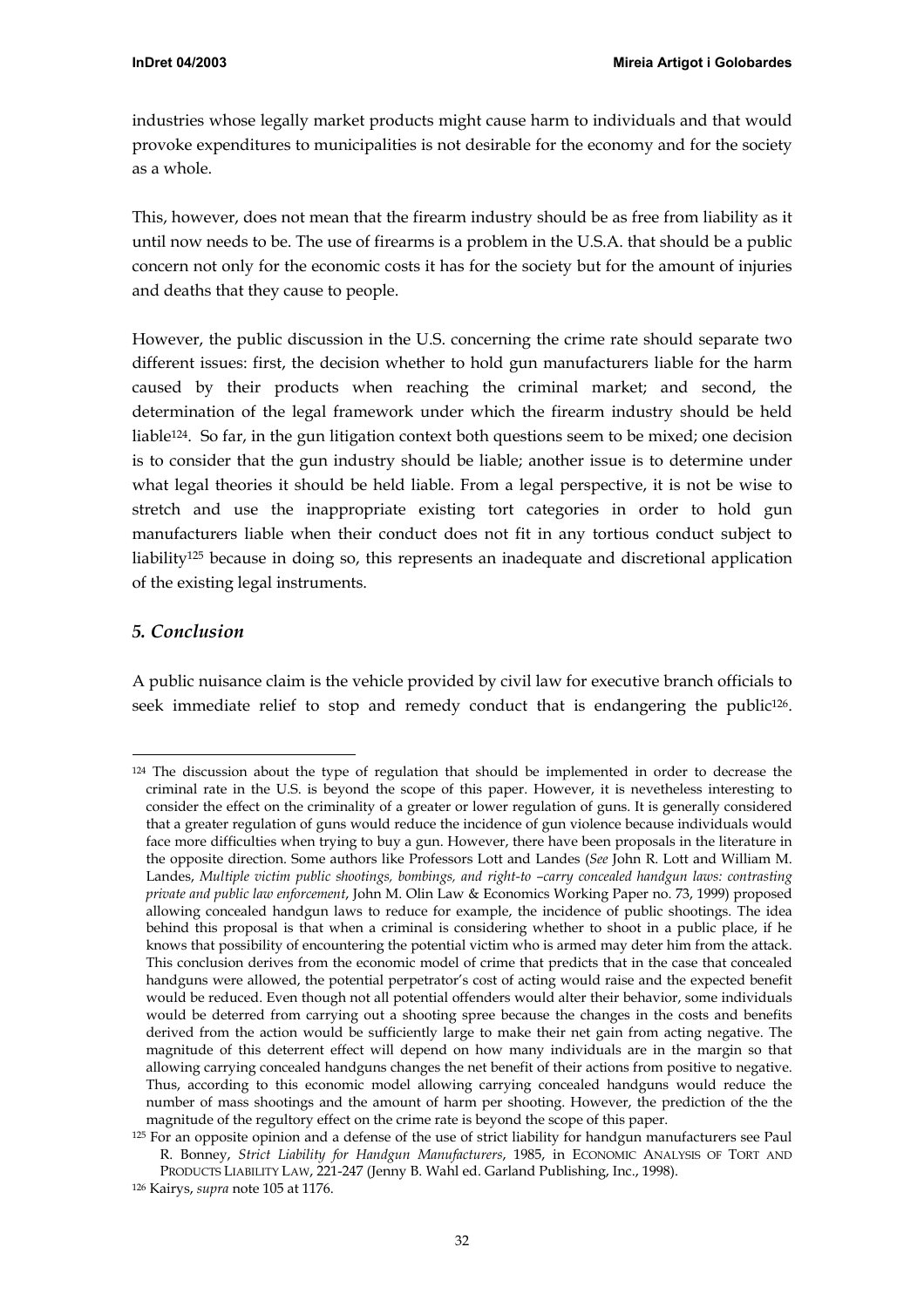However, municipalities have the temptation to seek and to achieve regulatory and tax outcomes through litigation instead of achieving them through the legislative channels<sup>127</sup>.

The U.S. Constitution establishes a separation of powers divided by the legislative, who are the ones to decide that certain activities create too much danger to the public, and the executive, that is the power that should decide that somebody's conduct in their jurisdiction is creating or contributing to a public nuisance and, the judicial. Even though some plaintiffs want to compel the firearms industry to change its behavior through these suits<sup>128</sup>, it is not the role of the courts but the legislature to determine what kind of products should be marketed, what kind of conducts constitute negligence or public nuisance, to manage and control the public budget<sup>129</sup> and to decide where the money collected through taxation should be spent.

Judges and courts are not designed and qualified for doing this kind of analysis and even if they were, their role is not to determine whether a product is inherently dangerous and therefore should be kept out of the market or whether should be legally marketed but by participants of the industry internalizing the costs of the harm caused. It is the responsibility of the legislature to determine the policy regarding commerce and therefore to set gun laws[130,](#page-32-3) and the job of the judiciary to interpret that policy and ensure that the constitutional integrity is maintained<sup>131</sup>.

This does not mean that a public entity may never resort to the tort of public nuisance<sup>132</sup>. The firearms industry makes the American society to spend a significant part of public resources that could be spend in socially necessary services like health care or education. However, from a legal perspective it is not valid to use legal theories to certain contexts in which they should not be applied. The fact that the conduct of the firearm industry in the U.S. does not constitute a public nuisance and therefore the costs derived from the illegal use of firearms should not be recouped by municipalities does not mean that the crime rate, the use of firearms by children and the possibility of making the market and guns safer, should not be a concern in the U.S. What is important is to have a public debate about these issues and to establish the legal support under which these claims should be brought.

<span id="page-32-0"></span> <sup>127</sup> Handler & Erway, *supra* note 71 at 490.

<span id="page-32-1"></span><sup>128</sup> *Developments in the Law – The Paths of Civil Litgation II. The Use of the Public Nuisance Tort Against the Handgun Industry*, 113 Harv. L. Rev. 1759, 1769 (2000).

<span id="page-32-2"></span><sup>129</sup> *Id.* at 490.

<span id="page-32-3"></span><sup>130</sup> Kromke, *supra* note 45 at 853.

<span id="page-32-4"></span><sup>131</sup> *Id.* at 851. Even though this idea is beyond the scope of this paper, it is worth mentioning that besides this horizontal distribution of powers problem between courts, legislatures and the executive branch, another tension arises with the vertical distribution of powers between municipal, state and federal decision making. The distribution of the social costs caused by the gun industry is asymmetric because rural areas are less affected by firearms violence than urban areas. Cities disproportionately bear the costs of illegal use of guns and senators from rural states routinely block gun control legislation because they do not face the horror that urban mayors do. This could be a reason why mayors from cities where firearms violence is a problem turn to the courts as a democratic safety valve.

<span id="page-32-5"></span><sup>132</sup> Handler & Erway, *supra* note 71 at 491.